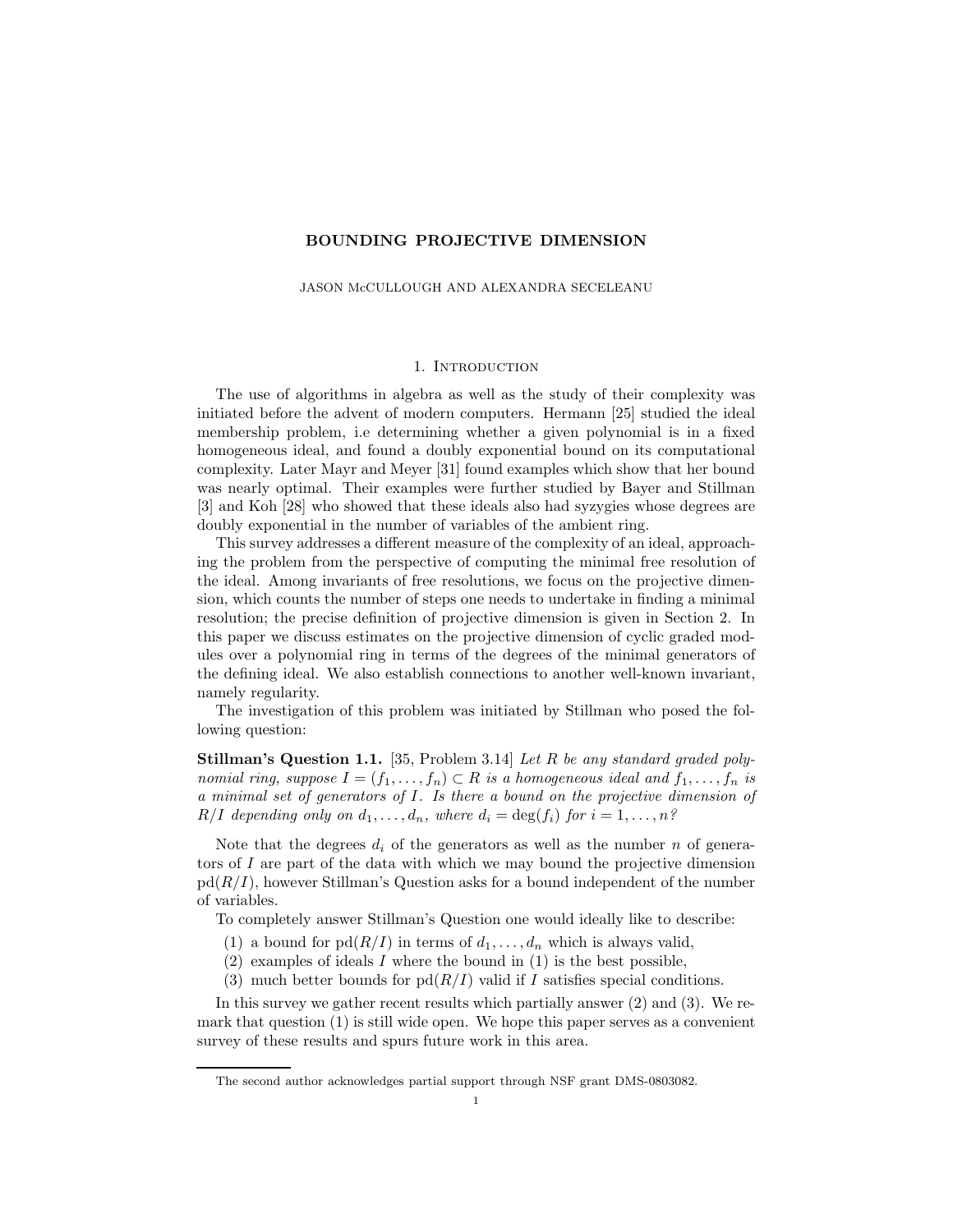In the next section, we fix notation for the remainder of the paper and explain the equivalence of Stillman's problem to the analogous problem on bounding Castelnuovo-Mumford regularity. In Section 3, we summarize the main results that explore special cases of Stillman's Question, including a sketch of the bound for ideals generated by three quadratics, three cubics and arbitrarily many quadratics. In Section 4, we present several examples of ideals with large projective dimension giving large lower bounds on possible answers to Stillman's Question. In Section 5, we summarize some related bounds on projective dimension that are distinct from Stillman's Question. We close in Section 6 with some questions and possible approaches to Stillman's Question.

## 2. Background and an Equivalent Problem

For the rest of this paper, we stick to the following conventions: We use  $R =$  $K[x_1, \ldots, x_N]$  to denote a polynomial ring over an arbitrary field K in N variables and we let  $\mathfrak{m} = (x_1, x_2, \ldots, x_N)$  denote the graded maximal ideal. We consider R as a standard graded ring with  $deg(x_i) = 1$  for all  $i = 1, ..., N$ . We call a homogeneous polynomial a *form*. We denote by  $R_i$  the K-vector space of degree-i forms in R. Hence  $R = \bigoplus_{i>0} R_i$  as a K-vector space. We also denote by  $R(-d)$  the rank one free module with generator in degree d so that  $R(-d)_i = R_{i-d}$ . Given any finitely generated R-module M, a free resolution  $F_{\bullet}$  of M is an exact sequence of the form:

$$
\mathbf{F}_{\bullet}: F_0 \xleftarrow{\partial_1} F_1 \xleftarrow{\partial_2} \cdots \xleftarrow{\partial_{s-1}} F_{s-1} \xleftarrow{\partial_s} F_s \xleftarrow{\partial_{s+1}} \cdots
$$

where  $F_i$  is a free module and  $M = F_0 / \text{Im}(\partial_1)$ . The length of a resolution  $F_{\bullet}$  is the greatest integer n such that  $F_n \neq 0$ , if such an integer exists; otherwise the length is infinite. We then define the *projective dimension* of  $M$ , denoted  $pd(M)$ , to be the minimum of the lengths of all free resolutions of  $M$ . When  $M$  is graded, we require that the free resolution of M be graded,  $\partial_i$  is a graded map for all i. Moreover,  $\mathbf{F}_{\bullet}$  is called *minimal* if Im( $\partial_i$ ) ⊂  $\mathfrak{m}F_{i-1}$  for  $i \geq 1$ . The minimal graded free resolution of M is unique up to isomorphism, and it follows that  $pd(M)$  is the length of any minimal graded free resolution of M.

The projective dimension can be thought of as a measure of how far  $M$  is from being a free module, since finitely generated modules with projective dimension 0 are free. We note that over  $R$  every finitely generated graded projective module is free. This explains why the length of a free resolution is called the projective dimension.

It was Hilbert [26] who first studied free resolutions associated to graded modules over a polynomial ring. His Syzygy Theorem shows that every graded module over a polynomial ring has a finite, graded free resolution. (See [14] for a proof).

Theorem 2.1 (Hilbert [26]). Every finitely generated graded module M over the ring  $K[x_1, \ldots, x_N]$  has a graded free resolution of length  $\leq N$ . Hence  $\text{pd}(M) \leq N$ .

In this survey, we shall consider the projective dimension of homogeneous ideals  $I \subset R$ , with the exception of Section 3.2, where the homogeneity assumption is not required. By convention, we study the projective dimension of cyclic modules  $pd(R/I)$  rather than that of ideals, noting that  $pd(R/I) = pd(I) + 1$  for all ideals I. Hilbert's Syzygy Theorem shows that  $\text{pd}(R/I) \leq N$  for all ideals I. Even for ideals, this bound is tight. The graded maximal ideal  $\mathfrak{m} = (x_1, \ldots, x_N)$  defines a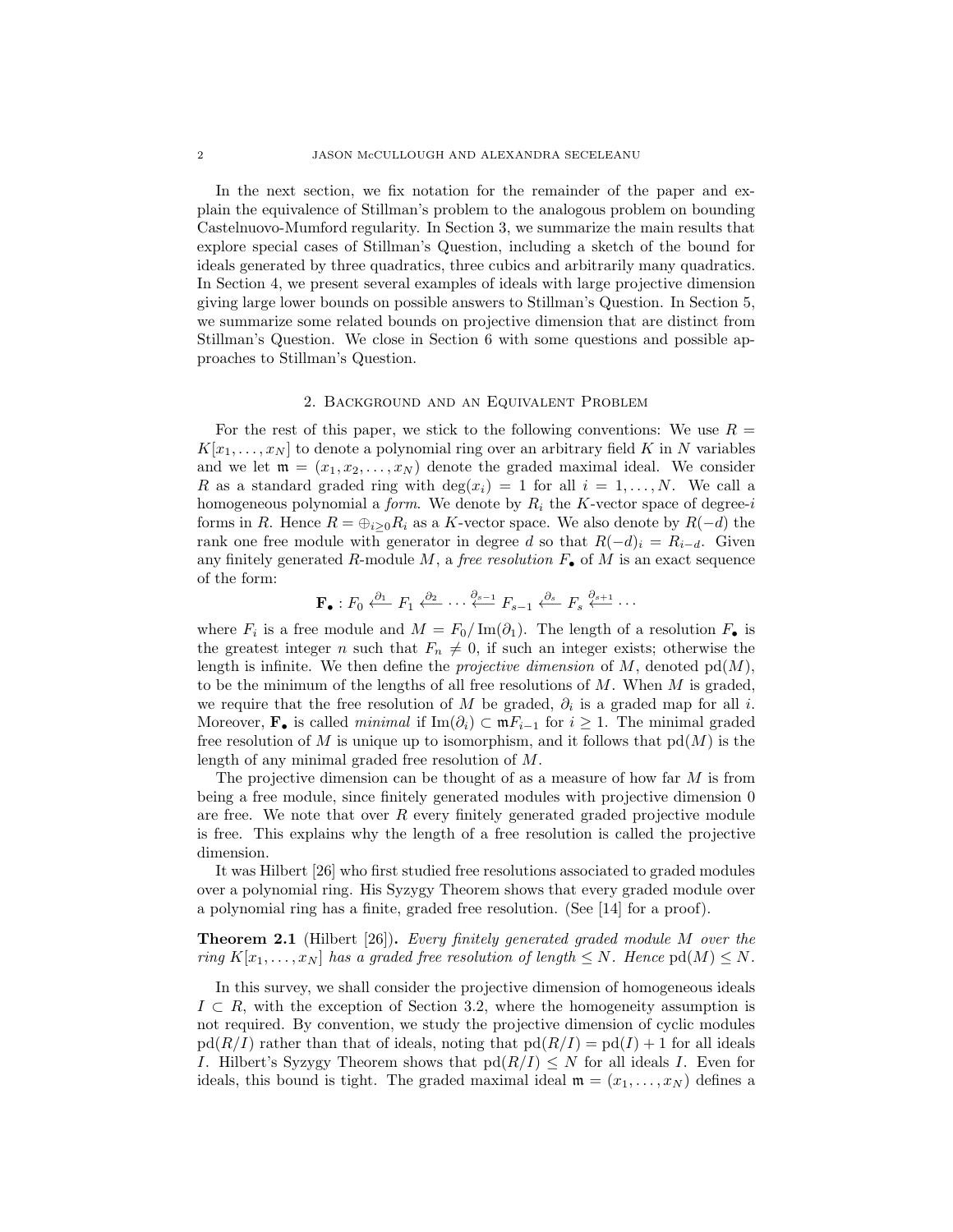cyclic module  $K \cong R/\mathfrak{m}$  with  $\text{pd}(R/\mathfrak{m}) = N$ . In fact, the Koszul complex on the variables  $x_1, \ldots, x_N$  gives a minimal free resolution of  $R/\mathfrak{m}$  of length N.

For a graded free resolution  $\mathbf{F}_{\bullet}$  of M, we write  $F_i = \bigoplus_{j \in \mathbb{Z}} R(-j)^{\beta_{i,j}(M)}$ . The integers  $\beta_{i,j}(M)$  are invariants of M and are called the Betti numbers of M. We often record these in a matrix, called the *Betti table* of  $M$ . By convention, we write  $\beta_{i,j}$  in column i and row  $j - i$ .

|    |                     |                                                                                    |                  | $\cdots$ |                    |          |
|----|---------------------|------------------------------------------------------------------------------------|------------------|----------|--------------------|----------|
|    | 0: $\beta_{0,0}(M)$ | $\beta_{1,1}(M)$                                                                   | $\beta_{2,2}(M)$ | $\cdots$ | $\beta_{i,i}(M)$   |          |
| 1: | $\beta_{0,1}(M)$    | $\beta_{1,2}(M)$                                                                   | $\beta_{2,3}(M)$ |          | $\beta_{i,i+1}(M)$ |          |
|    | 2: $\beta_{0,2}(M)$ | $\beta_{1,3}(M)$                                                                   | $\beta_{2,4}(M)$ | $\cdots$ | $\beta_{i,i+2}(M)$ | $\cdots$ |
|    |                     |                                                                                    |                  |          |                    |          |
|    |                     | $\beta_{0,j}(M)$ $\beta_{1,j+1}(M)$ $\beta_{2,j+2}(M)$ $\cdots$ $\beta_{i,i+j}(M)$ |                  |          |                    |          |
|    |                     |                                                                                    |                  |          |                    |          |

Another way to measure the complexity of  $M$  is to look at the degrees of the generators of the free modules  $F_i$ . We define the *Castelnuovo-Mumford regularity* of  $M$  (or just the regularity of  $M$ ) to be

$$
reg(M) = max{j | \beta_{i,i+j}(M) \neq 0 \text{ for some } i}.
$$

Hence  $pd(M)$  is the index of the last nonzero column and reg $(M)$  is the index of the last nonzero row in the Betti table of  $M$ . Regularity has many connections with algebraic geometry and Hilbert functions, for which we refer the interested reader to [15] and [34]. In general, both reg $(R/I)$  and  $pd(R/I)$  may depend on the characteristic of the base field  $K$ , even in the case where  $I$  is a monomial ideal. (See e.g. [34, Example 12.4].) A complete answer to Stillman's Question should be independent of the base field, although an answer in any characteristic would be very interesting.

**Example 2.2.** Let  $R = K[w, x, y, z]$  and let  $I = (w^2, x^2, wy + xz)$ . Then  $R/I$  has minimal graded free resolution:

$$
R \stackrel{\begin{pmatrix} w^2 & x^2 & wy+xz \\ w^2 & -wy & -xz & 0 \\ w^2 & -wy & -xz & 0 \\ 0 & x^2 & w^2 & wx & wy-xz \end{pmatrix}}{R(-2)^3 \leftarrow R(-2)^3 \leftarrow R(-2)^3 \leftarrow R(-2)^3 \leftarrow R(-2)^5 \leftarrow R(-4)^5 \leftarrow R(-4)^5 \leftarrow R(-4)^5 \leftarrow R(-4)^5 \leftarrow R(-4)^5 \leftarrow R(-4)^5 \leftarrow R(-4)^5 \leftarrow R(-4)^5 \leftarrow R(-5)^4 \leftarrow R(-5)^4 \leftarrow R(-5)^4 \leftarrow R(-5)^4 \leftarrow R(-5)^4 \leftarrow R(-5)^4 \leftarrow R(-5)^4 \leftarrow R(-5)^4 \leftarrow R(-5)^4 \leftarrow R(-5)^4 \leftarrow R(-5)^4 \leftarrow R(-5)^4 \leftarrow R(-5)^4 \leftarrow R(-5)^4 \leftarrow R(-5)^4 \leftarrow R(-5)^4 \leftarrow R(-5)^4 \leftarrow R(-5)^4 \leftarrow R(-5)^4 \leftarrow R(-5)^4 \leftarrow R(-5)^4 \leftarrow R(-5)^4 \leftarrow R(-5)^4 \leftarrow R(-5)^4 \leftarrow R(-5)^4 \leftarrow R(-5)^4 \leftarrow R(-5)^4 \leftarrow R(-5)^4 \leftarrow R(-5)^4 \leftarrow R(-5)^4 \leftarrow R(-5)^4 \leftarrow R(-5)^4 \leftarrow R(-5)^4 \leftarrow R(-5)^4 \leftarrow R(-5)^4 \leftarrow R(-5)^4 \leftarrow R(-5)^4 \leftarrow R(-5)^4 \leftarrow R(-5)^4 \leftarrow R(-5)^4 \leftarrow R(-5)^4 \leftarrow R(-5)^4 \leftarrow R(-5)^4 \leftarrow R(-5)^4 \leftarrow R(-5)^4 \leftarrow R(-5)^4 \leftarrow R(-5)^4 \leftarrow R(-5)^4 \leftarrow R(-5)^4 \leftarrow R(-5)^4 \leftarrow R(-5)^4 \leftarrow R(-5)^4 \leftarrow R(-5)^4 \leftarrow R(-5)^4 \leftarrow R(-5)^4 \leftarrow R(-5)^4 \leftarrow R(-5)^4 \leftarrow R(-5)^4 \leftarrow R(-5)^4 \leftarrow R(-5)^4 \leftarrow R(-5)^4 \leftarrow R(-5)^4 \leftarrow R(-5)^4 \leftarrow R(-5)^4 \leftarrow R(-5)^4 \leftarrow R(-5)^4 \leftarrow R(-5)^4 \leftarrow R(-5)^4 \leftarrow R(-5)^4 \leftarrow R(-5)^4 \leftarrow R(-5)^4 \leftarrow R(-5)^4 \leftarrow R(-5)^4 \leftarrow
$$

The Betti Table of M is then

$$
\begin{array}{c|cccc}\n & 0 & 1 & 2 & 3 & 4 \\
\hline\n0: & 1 & - & - & - \\
1: & - & 3 & - & - \\
2: & - & - & 5 & 4 & 1\n\end{array}
$$

Therefore, we have  $\text{pd}(R/I) = 4$  and  $\text{reg}(R/I) = 2$ .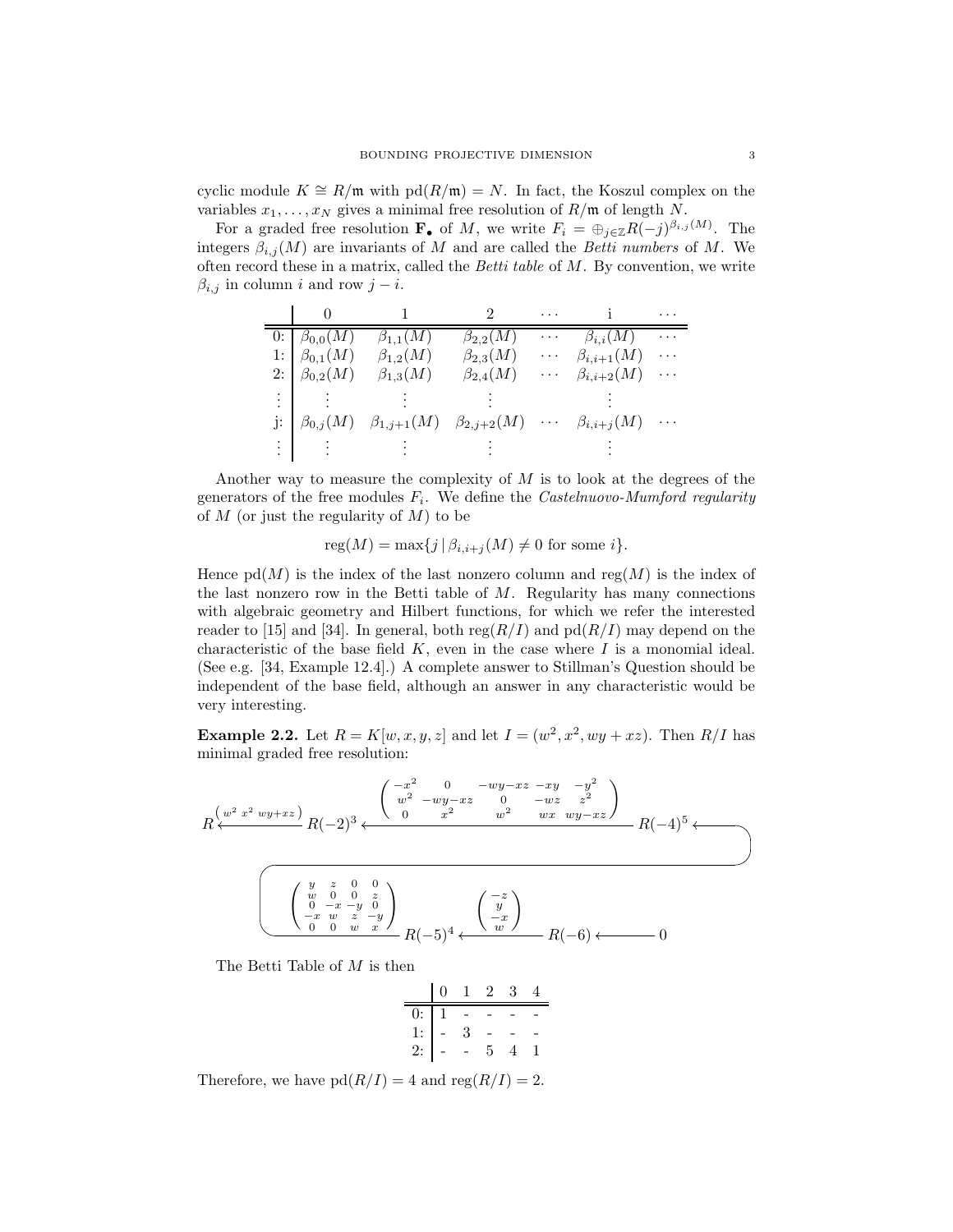One could pose a similar question to Question 1.1 by replacing the words "projective dimension" with "regularity" and asking for a bound on reg $(R/I)$  purely in terms of the degrees of the generators.

**Question 2.3** ([35, Problem 3.15]). Let R be any polynomial ring and suppose  $I = (f_1, \ldots, f_n) \subset R$  is an ideal. Is there a bound on  $\text{reg}(R/I)$  depending only on  $d_1, \ldots, d_n$ , where  $d_i = \deg(f_i)$  for  $i = 1, \ldots, n$ ?

One of the primary motivations for studying Question 1.1 is that it is equivalent to Question 2.3.

**Theorem 2.4** (Caviglia [34, Theorem 29.5], [17, Section 1.3]). Let K a field. Fix a sequence of natural numbers  $d_1 \leq \ldots \leq d_n$ . The following are equivalent:

(1) There exists a function  $B(n, d_1, \ldots, d_n)$  such that  $\text{pd}_R(R/I) \leq B(n, d_1, \ldots, d_n)$ if R is any polynomial ring over K and  $I \subset R$  is any graded ideal with a minimal system of homogeneous generators of degrees  $d_1 \leq \ldots \leq d_n$ .

(2) There exists a function  $C(n, d_1 ... d_n)$  such that  $\text{reg}_R(R/I) \leq C(n, d_1, ..., d_n)$ if R is any polynomial ring over K and  $I \subset R$  is any graded ideal with a minimal system of homogeneous generators of degrees  $d_1 \leq \ldots \leq d_n$ .

We outline a proof of this result below. First we recall a related bound on regularity. Similar to the existence of a bound on projective dimension given by the Hilbert basis theorem, there is a doubly exponential bound for the regularity of an ideal I expressed in terms of the number of variables of the ambient ring and the maximal degree of a minimal generator of I. This bound can be deduced from work of Galligo [22] and Giusti [23] in characteristic zero, as was observed by Bayer and Mumford [2, Theorem 3.7]. It was later proved in all characteristics by Caviglia and Sbarra [10].

**Theorem 2.5.** Let  $R = K[x_1, \ldots, x_N]$  be a polynomial ring over a field K. Let I be a graded ideal in R and let r be the maximal degree of an element in a minimal system of homogeneous generators of I. Then  $\text{reg}(I) \leq (2r)^{2^{N-2}}$ .

We use this bound to prove Theorem 2.4.

*Proof of Theorem 2.4.* Let  $R = K[x_1, \ldots, x_N]$  throughout. Assume (1) holds and fix an ideal I with minimal generators of degrees  $d_1 \leq \ldots \leq d_n$ . Let  $p = \text{pd}(R/I) \leq$  $B(n, d_1, \ldots, d_n)$ . By the Auslander-Buchsbaum theorem, depth $(R/I) = N - p$ , which means that one can find a regular sequence of linear forms  $\ell_1, \ldots, \ell_{N-p}$  on  $R/I$ . If  $\ell$  is a linear nonzero divisor on  $R/I$ , one obtains a short exact sequence of the form

$$
0 \longrightarrow \frac{R}{I}(-1) \stackrel{\cdot \ell}{\longrightarrow} \frac{R}{I} \longrightarrow \frac{R}{I + (\ell)} \longrightarrow 0.
$$

The mapping cone construction now yields reg  $\frac{R}{I} = \text{reg } \frac{R}{I+(l)}$  and by induction

$$
\operatorname{reg}\frac{R}{I}=\operatorname{reg}\frac{R}{I+(\ell_1,\ldots,\ell_{N-p})}.
$$

Set  $\overline{R} = R/(\ell_1,\ldots,\ell_{N-p})$ . Then  $R/(I+(\ell_1,\ldots,\ell_{N-p})) = \overline{R}/I\overline{R}$  can be viewed as a quotient algebra of the polynomial ring  $\overline{R}$ . The ring  $\overline{R}$  is isomorphic to a polynomial ring in p variables, hence by applying Theorem 2.5 an upper bound on  $\operatorname{reg} R/I$  is  $(2d_n)^{2^{p-2}}$ . One may now set

$$
C(n, d_1, \ldots, d_n) = (2d_n)^{2^{B(n, d_1, \ldots, d_n)-2}}
$$

.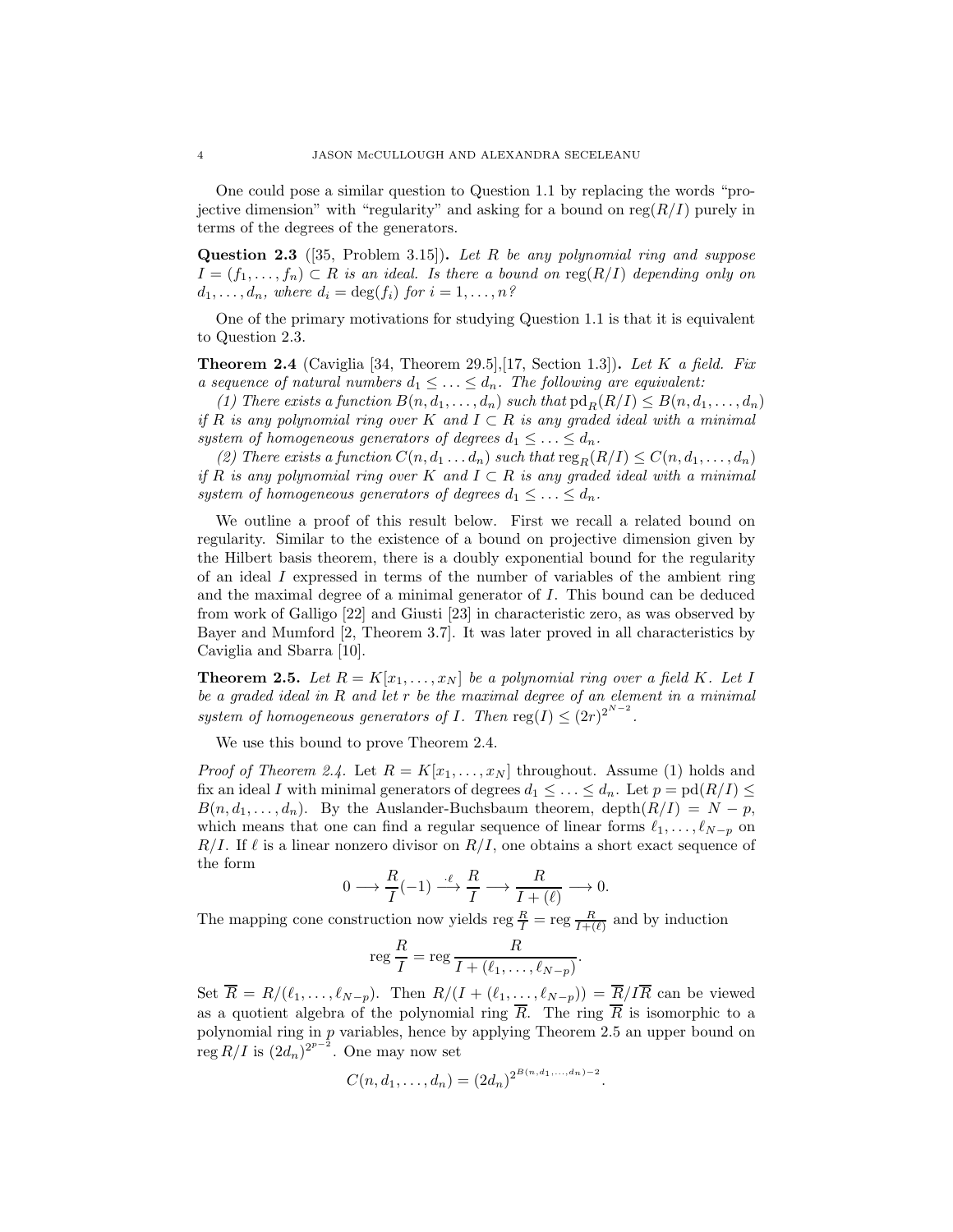Conversely assume (2) holds and fix an ideal  $I \subset R$ . Denote by  $\text{gin}(I)$  the generic initial ideal of I with respect to the degree reverse lexicographic ordering on the monomials of R. This term order has good properties with respect to both projective dimension and regularity. In particular, Bayer and Stillman [3, Corollaries 19.11 and 20.21] proved that  $\text{pd}(R/\text{gin}(I)) = \text{pd}(R/I)$  and  $\text{reg}(R/\text{gin}(I)) = \text{reg}(R/I)$ . Moreover, the projective dimension of  $R/\text{gin}(I)$  can be read off directly from a minimal set of generators as the largest index among the indices of variables appearing in the minimal generators. (Equivalently, the projective dimension of  $R/\text{gin}(I)$  can be interpreted as the number of distinct variables appearing in the unique minimal generating set of the ideal).

Assume that I has minimal generators of degrees  $d_1, \ldots, d_n$ . The relation between the projective dimensions of  $R/I$  and  $R/\text{sin}(I)$  allows us to bound  $\text{pd}(R/I)$ in terms of  $C(n, d_1 \ldots d_n)$  and the number of generators of  $\text{gin}(I)$  as follows:

$$
pd(R/I) = pd(R/gin(I))
$$
  
\n= number of variables appearing in generators of gin(I)  
\n
$$
\leq
$$
 sum of the degrees of generators of gin(I)  
\n
$$
\leq
$$
 number of generators of gin(I) · max generator degree ofgin(I)  
\n
$$
\leq
$$
 number of generators of gin(I) · reg(R/gin(I))  
\n
$$
=
$$
 number of generators of gin(I) · reg(R/I)  
\n
$$
\leq
$$
 number of generators of gin(I) · C(n, d<sub>1</sub>,..., d<sub>n</sub>).

Hence it is sufficient to bound the number of generators of  $\text{gin}(I)$  in terms of  $d_1, \ldots, d_n$ . Since we may assume a bound on reg( $I$ ) = reg( $g$ in( $I$ )) is given by  $C(n, d_1, \ldots, d_n)$ , this means that the degrees of minimal generators of gin(I) are at most  $C(n, d_1, \ldots, d_n)$ . Note that we may assume I is already written in generic coordinates since a linear change of coordinates does not change the values of the input parameters  $d_1, \ldots, d_n$ .

To estimate the number of generators of the initial ideal of  $I$ , we need to understand the algorithmic procedure that produces a Gröbner basis of  $I$ , i.e. a set of elements of I whose leading terms generate the initial ideal  $in(I)$ . This algorithm was given by Buchberger and it involves enlarging a generating set of I by adding to the set at each step reductions of S-polynomials obtained using pairs  $f, g$  of polynomials from the preceding step's output set. The  $S$ -polynomial of a pair  $f, g$ is defined as:

$$
S(f,g) = \frac{lcm(LT(f),LT(g))}{LT(f)}f - \frac{lcm(LT(f),LT(g))}{LT(g)}g.
$$

Here  $LT(f), TT(g)$  are the leading terms of the polynomials f, g respectively and  $lcm(m_1, m_2)$  denotes the least common multiple of the monomials  $m_1$  and  $m_2$ . Note that the degree of  $S(f, g)$  is always greater or equal to the maximum of the degrees of the polynomials f, g and that equality is attained if and only if  $in(f) | in(g)$  or  $in(g)$  |  $in(f)$ , in which case this S-polynomial need not be included in a reduced Gröbner basis. Recall that a Gröbner basis is called reduced if no monomial in any element of the basis is in the ideal generated by the leading terms of the other elements of the basis. Hence at each stage in Buchberger's algorithm the maximum degree of the polynomials obtained strictly increases. Thus the number of steps in Buchberger's algorithm is bounded by the regularity of  $in(I)$ , hence also by  $C(n, d_1, \ldots, d_n).$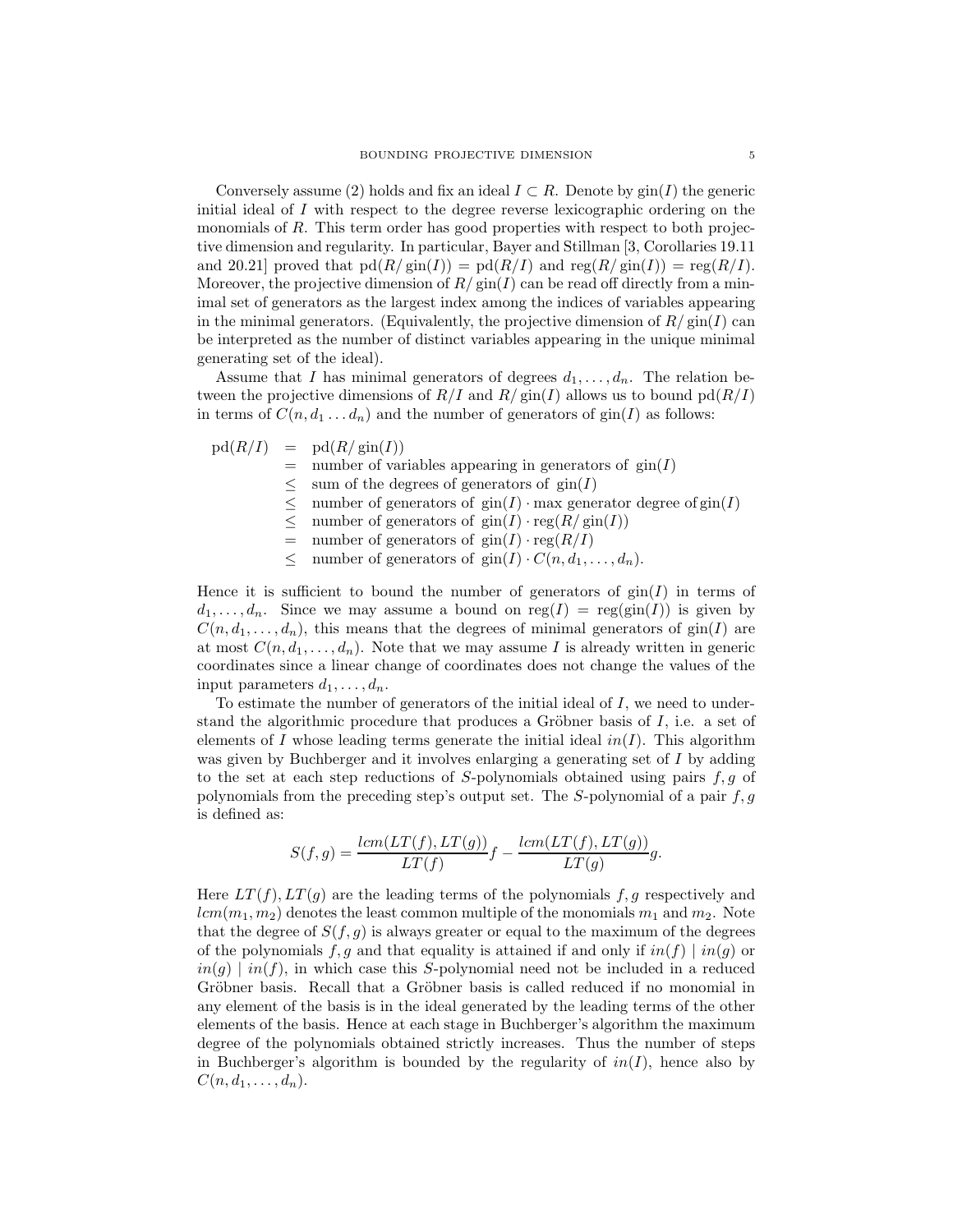Now starting with  $n$  minimal generators of  $I$ , in the first step in Buchberger's algorithm one computes at most  $\binom{n}{2}$  S-polynomials. Similarly if one denotes the number of S-polynomials computed at the  $i<sup>th</sup>$  step of Buchberger's algorithm by  $n_i$ , then  $n_{i+1} \leq {n_i \choose 2}$  and  $n_1 \leq {n \choose 2}$ . Hence there is a polynomial  $P(d_1, \ldots, d_N)$  such that  $\sum_{i=1}^{C(d_1,...,d_n)} n_i \leq P(d_1,...,d_n)$ . Finally one may set in this case

$$
B(n, d_1, \ldots, d_n) = P(d_1, \ldots, d_n) \cdot C(n, d_1, \ldots, d_n).
$$

 $\Box$ 

It is worth noting that the bounds achieved for Questions 1.1 and 2.3 are likely quite different.

### 3. Upper Bounds and Special Cases

In this section we summarize the cases where the answer to Stillman's Question is known to be affirmative. In some simple cases one easily sees that a bound on projective dimension is possible. However, even with three-generated ideals in degree two, producing such a bound is nontrivial.

In the simplest case, that of  $I = (f)$  being a principal ideal,  $pd(R/I) = 1$ . If  $I = (f, g)$  is minimally generated by two forms, either ht(I) = 1 or 2. If ht(I) = 2, then f, g is a regular sequence and  $R/(f, g)$  is resolved by the Koszul complex on f and g. So  $\text{pd}(R/I) = 2$ . If  $\text{ht}(I) = 1$ , then there exist c, f' and g' with  $f = cf'$ ,  $g = cg'$  and  $\text{ht}(f', g') = 2$ , so again  $\text{pd}(R/I) = 2$ . We consider the complications for the three-generated case in the following subsection.

We also note here that when  $I = (m_1, m_2, \ldots, m_n)$  is generated by n monomials,  $pd(R/I) \leq n$ . This is clear when  $n = 1$  and follows by induction by considering the short exact sequence

$$
0 \longrightarrow R/((m_1, m_2, \ldots, m_{n-1}): m_n) \longrightarrow R/(m_1, m_2, \ldots, m_{n-1}) \longrightarrow R/I \longrightarrow 0.
$$

Since  $((m_1, m_2, \ldots, m_{n-1}) : m_n)$  is a monomial ideal generated by the  $n-1$  monomials  $\frac{\text{lcm}(m_i,m_n)}{m_n}$  for  $i=1$  to  $n-1$ , the projective dimension of the first two terms is at most  $n-1$  by induction. Hence we have  $\text{pd}(R/I) \leq n$ , say by [18, Lemma 1]. Alternatively, one could use the fact that the Taylor resolution (see e.g. [34, Construction 26.5) of I is a possibly non-minimal free resolution of  $R/I$  of length n. Hence the projective dimension of  $R/I$  is no larger than n.

In general, if  $I$  is generated by  $n$  polynomials each with at most  $m$  terms of degree  $d$ , then it takes at most  $mnd$  linear forms to express those  $n$  generators. Thus the projective dimension of such an ideal is at most *mnd*, independent of the number of variables in the ring. So all interesting cases for Stillman's Question occur when we do not assume a bound on the number of terms in each minimal generator of I.

For the rest of the section we consider the next simplest cases: three-generated ideals in low degree and ideals generated by quadratic polynomials.

3.1. Three-Generated Ideals. In this section we consider the projective dimension of  $R/I$  where I is minimally generated by three quadratic or three cubic forms in  $K[x_1, x_2, \ldots, x_N]$ . In the case of three quadratic forms, Eisenbud and Huneke proved the following in unpublished work:

**Theorem 3.1** (Eisenbud-Huneke). Let  $I = (f, g, h)$  where f, g and h are homogeneous minimal generators of degree 2 in a polynomial ring R. Then  $pd(R/I) \leq 4$ .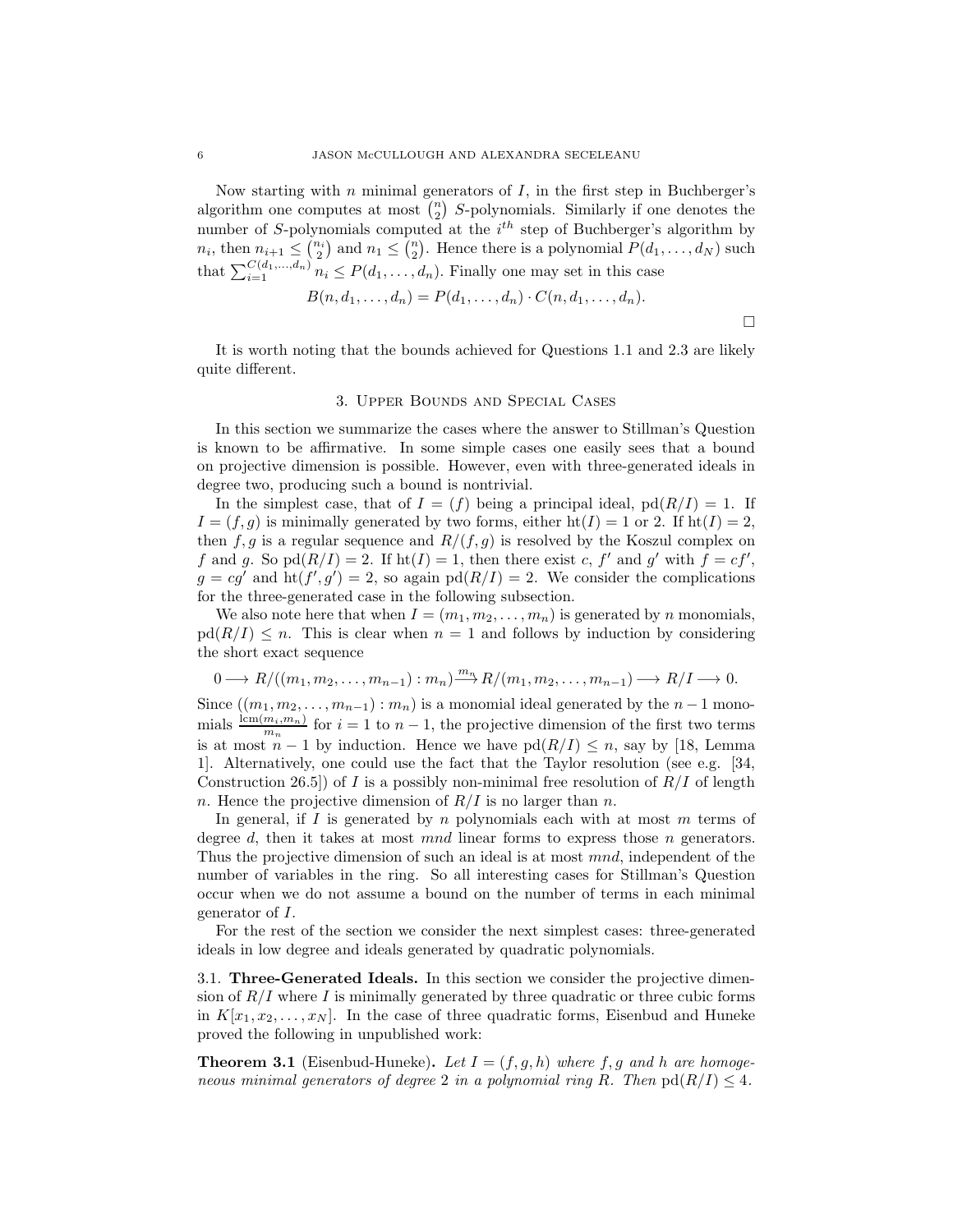We will need several results to prove this theorem. Since  $pd(R/I)$  does not change after tensoring with an extension of the field of coefficients, we may assume that  $K$  is infinite. First we show that the multiplicity of  $I$  is at most 3. Then we handle the multiplicity 1, 2 and 3 cases separately. We begin by defining the multiplicity of an ideal and recalling related results.

For a graded module M, the Hilbert series  $H_M(t) = \sum_{i \geq 0} dim_K M_i t^i$  can be written as a rational function of the form  $H_M(t) = \frac{h(t)}{(1-t)^d}$ , where d is the dimension of  $M$  and  $h$  is a polynomial of degree at most  $N$ . We define the *multiplicity* of a graded R-module M to be the value  $e(M) = h(1)$ . For an artinian module M, the multiplicity is equal to the *length* of the module defined as  $\lambda(M) = \sum_{i \geq 0} dim_K M_i$ . By convention, for a homogeneous ideal I, we refer to  $e(R/I)$  as the multiplicity of I.

Next, we recall the associativity formula for multiplicity. (See e.g. [30, Theorem 14.7). For an ideal  $J$  of  $R$ ,

$$
e(R/J) = \sum_{\substack{\mathfrak{p} \in \text{Spec}(R) \\ \dim(R/\mathfrak{p}) = \dim(R/J)}} e(R/\mathfrak{p}) \lambda(R_{\mathfrak{p}}/J_{\mathfrak{p}}).
$$

Let  $I^{un}$  denote the unmixed part of  $I$ , defined as the intersection of minimal primary components of I with height equal to ht(I). For every  $\mathfrak{p} \in \text{Spec}(R)$  with  $\dim(R/\mathfrak{p}) = \dim(R/I)$ , we have that  $I_{\mathfrak{p}}^{un} = I_{\mathfrak{p}}$ . Hence

$$
e(R/I^{un}) = \sum_{\substack{\mathfrak{p} \in \mathrm{Spec}(R) \\ \dim(R/\mathfrak{p}) = \dim(R/I^{un})}} e(R/\mathfrak{p}) \lambda(R_{\mathfrak{p}}/I^{un}) = \sum_{\substack{\mathfrak{p} \in \mathrm{Spec}(R) \\ \dim(R/\mathfrak{p}) = \dim(R/I)}} e(R/\mathfrak{p}) \lambda(R_{\mathfrak{p}}/I_{\mathfrak{p}}) = e(R/I).
$$

We will often pass to the unmixed part of  $I$  and use the fact that the multiplicity does not change, as in the following result.

**Proposition 3.2.** Using the notation in Theorem 3.1, if  $\text{ht}(I) = 2$ , then  $e(R/I) \leq 3$ .

*Proof.* By passing to the unmixed part of  $I$  and using structure theorems on ideals with small multiplicity, we can finish off the proof. We may assume that  $f, g$  form a regular sequence of quadratic forms. Thus  $e(R/(f,g)) = 4$ . We have the series of containments  $(f, g) \subset I \subset I^{un}$ . Note that  $(f, g)$  and  $I^{un}$  are unmixed ideals of height two. If  $e(R/(f,g)) = e(R/I^{un})$ , then  $(f,g) = I^{un}$  by [18, Lemma 8]. But this would force  $(f, g) = (f, g, h)$ , contradicting that h is a minimal generator of I. Thus  $4 = e(R/(f,g)) > e(R/I^{un}) = e(R/I)$ .

Following Engheta [17], we introduce the following notation to keep track of the possibilities for the associated primes of minimal height of an ideal J.

**Definition 3.3.** We say J is of type  $\langle e = e_1, e_2, \ldots, e_m | \lambda = \lambda_1, \lambda_2, \ldots, \lambda_m \rangle$  if J has m associated primes  $\mathfrak{p}_1, \ldots, \mathfrak{p}_m$  of minimal height with  $e(R/\mathfrak{p}_i) = e_i$  and with  $\lambda(R_{\mathfrak{p}_i}/J_{\mathfrak{p}_i}) = \lambda_i$ , for  $i = 1, \ldots, m$ . (In which case, we have  $e(R/J) = \sum_{i=1}^m e_i \lambda_i$  by the associativity formula.)

We also need the following structure theorem for ideals of height two and multiplicity two.

**Proposition 3.4** (Engheta [18, Prop. 11]). Let J be a height two unmixed ideal of multiplicity two. Then  $\text{pd}(R/J) \leq 3$  and J is one of the following:

(1)  $(x, y) \cap (w, z) = (xw, xz, yw, yz)$  with independent linear forms  $w, x, y, z$ .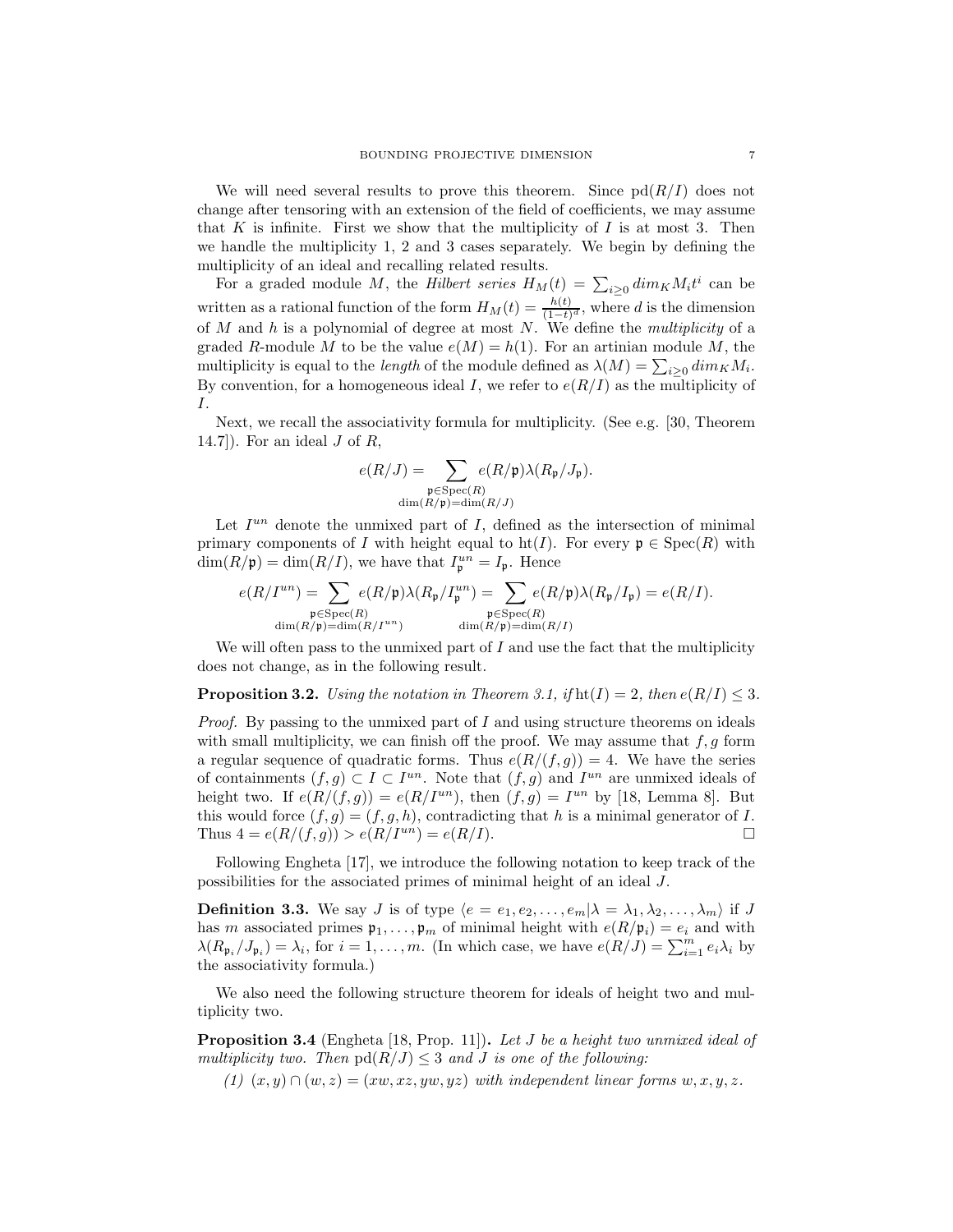- (2)  $(x, yz)$  with independent linear forms  $x, y, z$ .
- (3) A prime ideal generated by a linear form and an irreducible quadratic.
- (4)  $(x, y^2)$  with independent linear forms x, y.
- (5)  $(x, y)^2 + (ax + by)$  with independent linear forms x, y and  $a, b \in \mathfrak{m}$  such that  $x, y, a, b$  form a regular sequence.

The proof of this proposition uses the associativity formula to divide the possibilities into one of three cases, namely: ideals of type  $\langle e = 2 | \lambda = 1 \rangle$  (Case (3)), type  $\langle e = 1 | \lambda = 2 \rangle$  (Cases (4) and (5)), and type  $\langle e = 1, 1 | \lambda = 1, 1 \rangle$  (Cases (1) and (2)). Finally, one checks by hand that  $pd(R/J) \leq 3$  in each of the resulting cases.

We also need the following result, obtained originally using residual intersection techniques by Huneke and Ulrich [27], and later using more elementary homological algebra techniques by Fan [21].

**Theorem 3.5** (Huneke-Ulrich [27, p.20], Fan [21, Corollary 1.2]). Let R be a regular local ring and let I be a three-generated ideal of height 2. If  $R/I^{un}$  is Cohen-Macaulay (i.e.  $\text{pd}(R/I^{un}) = 2$ ), then  $\text{pd}(R/I) \leq 3$ .

For a proof, we refer the reader to [21]. This result allows us to focus only on unmixed ideals with fixed multiplicity. Using the results above, we are now ready to prove Theorem 3.1.

Proof of Theorem 3.1. By Krull's (generalized) Principal Ideal Theorem [30, Theorem 13.5,  $\mathrm{ht}(I) \leq 3$ . If  $\mathrm{ht}(I) = 1$ , then there are linear forms c, f', g', h' with  $f = cf', g = cg'$  and  $h = ch'.$  Hence  $I \cong (f', g', h'),$  and so  $\text{pd}(R/I) = 3.$ 

If  $ht(I) = 3$ , then f, g, h form a regular sequence and the Koszul complex on  $f, g, h$  forms a minimal free resolution of  $R/I$ . Again pd $(R/I) = 3$ . Hence we may assume that  $h(f) = 2$ . Moreover, we may assume that f, g form a regular sequence.

Now by Proposition 3.2,  $e(R/I) = 1$ , 2 or 3. If  $e(R/I) = 1$ , then by the associativity formula,  $I^{un}$  is primary to a height two prime ideal  $\mathfrak p$  of multiplicity one. Such a prime ideal is generated by two linear forms, say  $\mathfrak{p} = (x, y)$ . Since  $\lambda(R_{\mathfrak{p}}/I_{\mathfrak{p}}) = 1$  and I is p-primary,  $I^{un} = \mathfrak{p}$ . Clearly  $\text{pd}(R/\mathfrak{p}) = 2$ . It then follows from Theorem 3.5 that  $pd(R/I) \leq 3$ .

If  $e(R/I) = 3$ , consider the short exact sequence

$$
0 \to R/((f,g):I) \xrightarrow{h} R/(f,g) \to R/I \to 0.
$$

Since f, g form a regular sequence of quadratic forms, we have  $e(R/(f, g)) = 4$ . Since multiplicity is additive in short exact sequences,  $e(R/((f,g):I)) = 1$ . As  $(f, g) : I$  is unmixed, we have  $(f, g) : I = (x, y)$  for independent linear forms x and y. Therefore,  $pd(R/((f,g): I)) = 2$ . Since  $pd(R/(f,g)) = 2$ , it follows that  $pd(R/I) \leq 3.$ 

Finally, in the case where  $e(R/I) = 2$ , we use the same exact sequence above. In this case  $(f, g)$ : I is an unmixed, height two ideal of multiplicity two. By Proposition 3.4,  $pd(R/((f,g): I)) \leq 3$ . It follows that  $pd(R/I) \leq 4$ . This completes the proof. completes the proof.

We see from Example 2.2 that this bound is indeed tight. The next case to consider, that of an ideal minimally generated by three cubics, is significantly more complicated. In his thesis [17], and subsequently in a sequence of papers [18], [20], Engheta proved the following: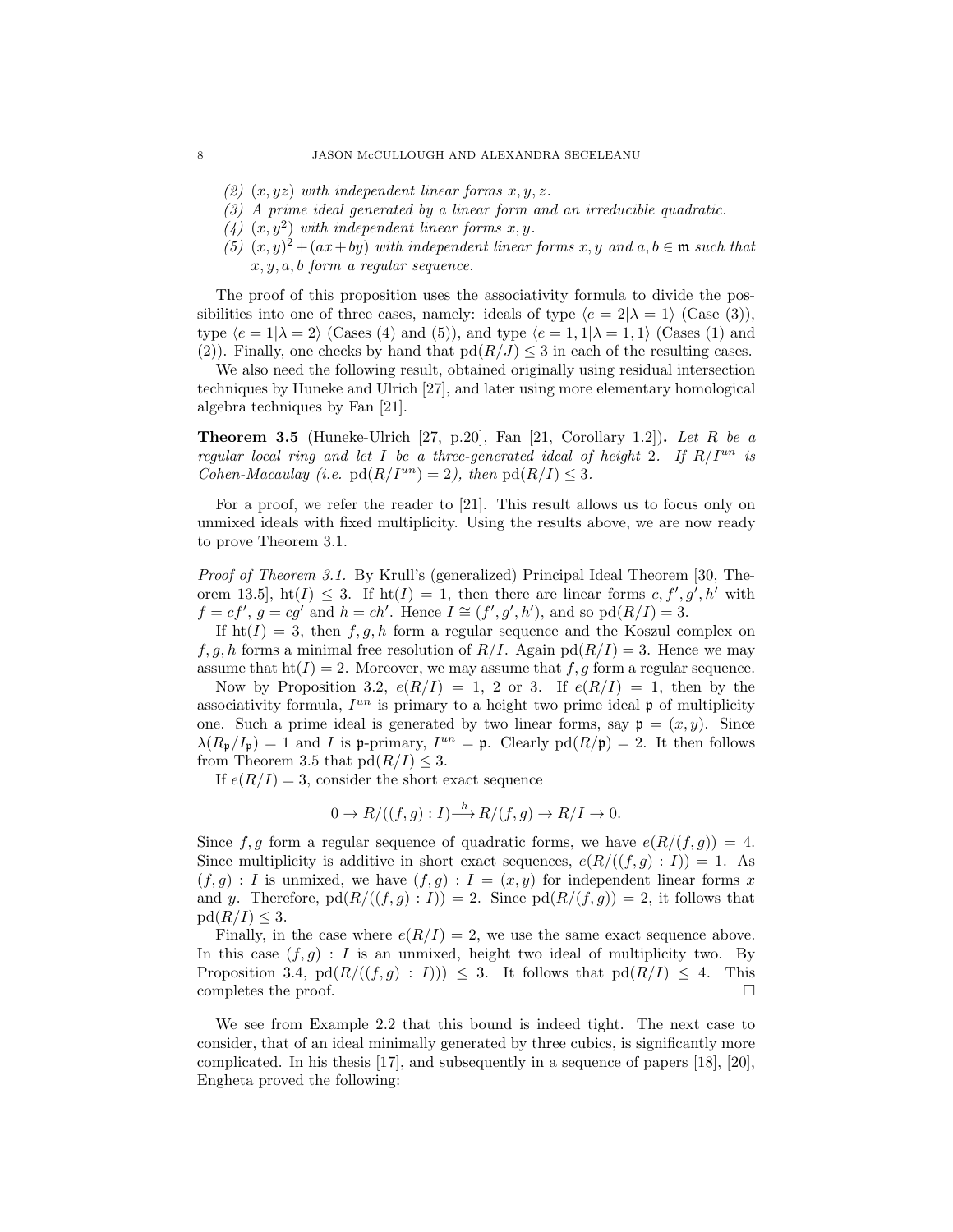**Theorem 3.6** (Engheta [20, Theorem 5]). If f, g, h are three cubic forms in a polynomial ring R over a field, then  $pd(R/(f, g, h)) \leq 36$ .

The outline of the proof is similar to that given above for the case of three quadratic forms. Engheta first shows that the multiplicity of such an ideal is at most 8. (In characteristic zero, Engheta shows that the multiplicity can be at most 7. See [19].) He then analyzes each case separately, often using techniques from linkage theory and the structure theorems for unmixed ideals of small multiplicity. Unfortunately there is currently no complete structure theorem of unmixed ideals of multiplicity three. In those remaining cases, he shows that such ideals can be expressed in terms of a fixed number of linear or quadratic forms. A similar technique was later used by Ananyan and Hochster to study all ideals generated by linear and quadratic polynomials. For more details see Section 3.2.

We also note that the bound of 36 is likely not tight. The largest known projective dimension for an ideal minimally generated by three cubic forms is just 5. The first such example was given by Engheta. (See [20, Section 3].) The following simple example was discovered by the first author in [32].

**Example 3.7.** Let  $R = K[a, b, c, x, y]$ , where K is any field. Let m denote the graded maximal ideal. Consider the ideal  $I = (x^3, y^3, x^2a + xyb + y^2c)$ . Then  $x^2y^2 \in (I : \mathfrak{m}) - I$ . It follows that depth $(R/I) = 0$  and, by the Auslander-Buchsbaum theorem, that  $pd(R/I) = 5$ .

3.2. Ideals Generated by Quadratic Polynomials. In a certain sense, ideals generated by quadratic polynomials are ubiquitous. In [33, Thorem 1], Mumford shows that any projective variety of degree d can be re-embedded (via the d-uple embedding) as a variety cut out by an ideal generated by quadratic forms.

In [1], Ananyan and Hochster propose a method of analyzing the projective dimension of ideals generated by polynomials of degree at most two, which need not be homogeneous. We review their idea of using a specific standard form as well as the derived recursive bound on projective dimension. Since the techniques of Ananyan and Hochster can be applied when the minimal generators are nonhomogeneous, we reserve the use of the term quadratic form for a homogeneous polynomial of degree two and we call a possibly not homogeneous polynomial of degree two a quadratic polynomial. We then illustrate the techniques of [1] for the case of ideals generated by three homogeneous quadratics.

We begin with describing the focus of interest of this section: the standard form associated to an ideal generated by linear and quadratic polynomials. We note in Remark 3.10 that standard forms are by no means unique, however we shall often pick a convenient standard form and refer to it by abuse of terminology as the standard form associated to a certain ideal.

**Definition 3.8.** Let I be an ideal generated by m linear polynomials and n quadratic polynomials in a standard graded polynomial ring  $R = K[x_1, \ldots, x_N]$ . A standard form associated to the ideal  $I$  is given by a partition of a  $K$ -basis  ${x_1, \ldots, x_N}$  of  $R_1$  into subsets which satisfy the properties listed below together with a set  $\{F_1, \ldots, F_{m+n}\}$  of generators of I written in a manner compatible with this partition. In the following we shall refer to the elements  $\{x_1, \ldots, x_N\}$  as variables. We describe the properties required by the standard form first for the variables: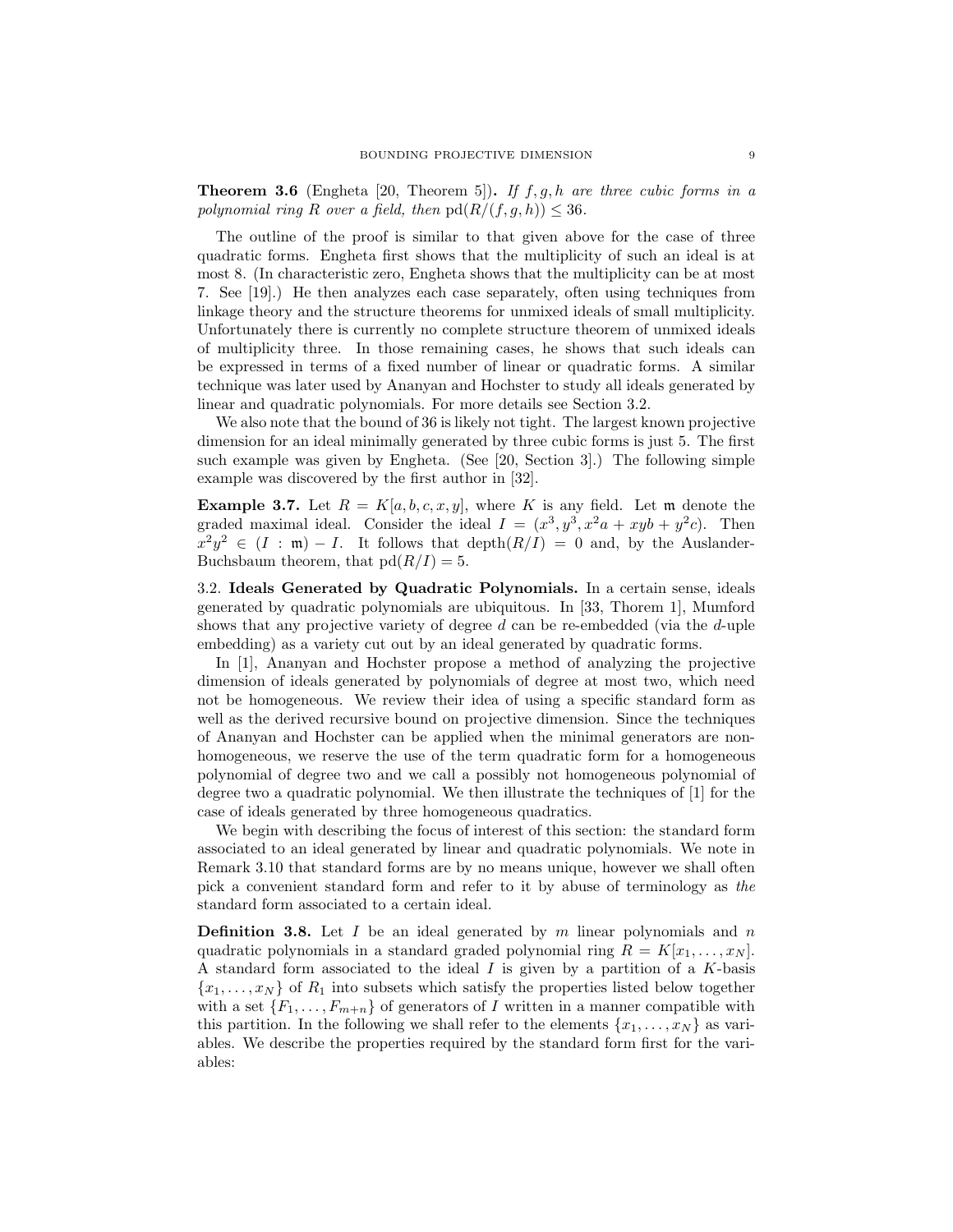- (1) The first m variables  $x_1, \ldots, x_m$ , called *leading variables*, are the linear minimal generators of I;
- (2) The next  $h = ht(I/(x_1, \ldots x_m))$  variables  $x_{m+1}, \ldots x_{m+h}$ , called front variables, are chosen such that the images  $f_1, \ldots, f_h$  of a maximal regular sequence  $F_1, \ldots, F_h$  of quadratic forms in  $I/(x_1, \ldots, x_m)$  under the projection  $\pi: R \longrightarrow K[x_{m+1}, \ldots, x_{m+h}]$  continue to form a regular sequence;
- (3) The next r variables  $x_{m+h+1}, \ldots, x_{m+h+r}$ , called primary coefficient variables, are the coefficients of the leading and front variables when  $F_1, \ldots, F_n$ are viewed as polynomials in  $K[x_{m+h+1}, \ldots, x_N][x_1, \ldots, x_{m+h}];$
- (4) The next s variables  $x_{m+h+r+1}, \ldots, x_{m+h+r+s}$ , called secondary coefficient variables, are the coefficients of the primary coefficient variables in the images of  $F_1, \ldots, F_n$  under the projection  $\pi': R \longrightarrow K[x_1, \ldots, x_{m+h}]$ , viewed as polynomials in  $K[x_{m+h+r+1},...,x_N][x_{m+h+1},...,x_{m+h+r}];$
- (5) The variables  $x_{m+h+r+1}, \ldots, x_N$  are called the *tail variables*.

In practice, a maximal regular sequence  $x_1, \ldots x_m, F_1, \ldots F_h$  of elements of I is chosen first and the variables  $x_{m+h+1}, \ldots, x_N$  are obtained by extending this sequence to a system of parameters on  $R$ . From this point on we view the generators  $F_i$  as being written in terms of the variables described above. The term monomial henceforth will be used for monomials in the variables  $x_1, \ldots, x_N$ . Next we list the properties required by the standard form for the polynomials  $F_i$ :

- (1)  $F_{n+i} = x_i$  for  $1 \leq i \leq m$  are the linear generators of I
- (2)  $F_1, \ldots, F_h$  form a maximal regular sequence in I
- (3)  $F_1, \ldots, F_n$  contain no terms written using leading variables only
- (4) some of the  $F_i$  may be 0 and we require that these appear last.

Partitioning the set of variables of the ring  $R$  into the various categories appearing above yields natural partitions of the monomials appearing in the generators  $F_i$ . Recall that the projection map onto the smaller polynomial ring generated by the front variables takes  $F_i$  to  $f_i$ . We call the  $f_i$  front polynomials. Similarly, define  $g_i$  to be the image of  $F_i$  via projecting onto the polynomial ring generated by the tail variables. We call  $g_i$  tail polynomials. Therefore  $F_i = f_i + e_i + g_i$ , where  $e_i$  is the sum of mixed terms in the leading and front, front and primary coefficient variables, leading and primary coefficient variables or primary and secondary coefficient variables and quadratic terms in the primary coefficients.

The following estimates are a clear consequence of Definition 3.8 and will prove crucial towards establishing the bound in Theorem 3.16.

Proposition 3.9 (Size estimates for the types of variables). Given I an ideal generated by m linear polynomials and n quadratic polynomials, the number of variables needed to write  $I$  in a standard form is bounded by the sum of the following estimates

- (1) exactly m leading variables,  $x_1, \ldots x_m$
- (2) exactly  $h = ht(I/(x_1, \ldots x_m))$  front variables
- (3) at most  $n(m+h)$  primary coefficients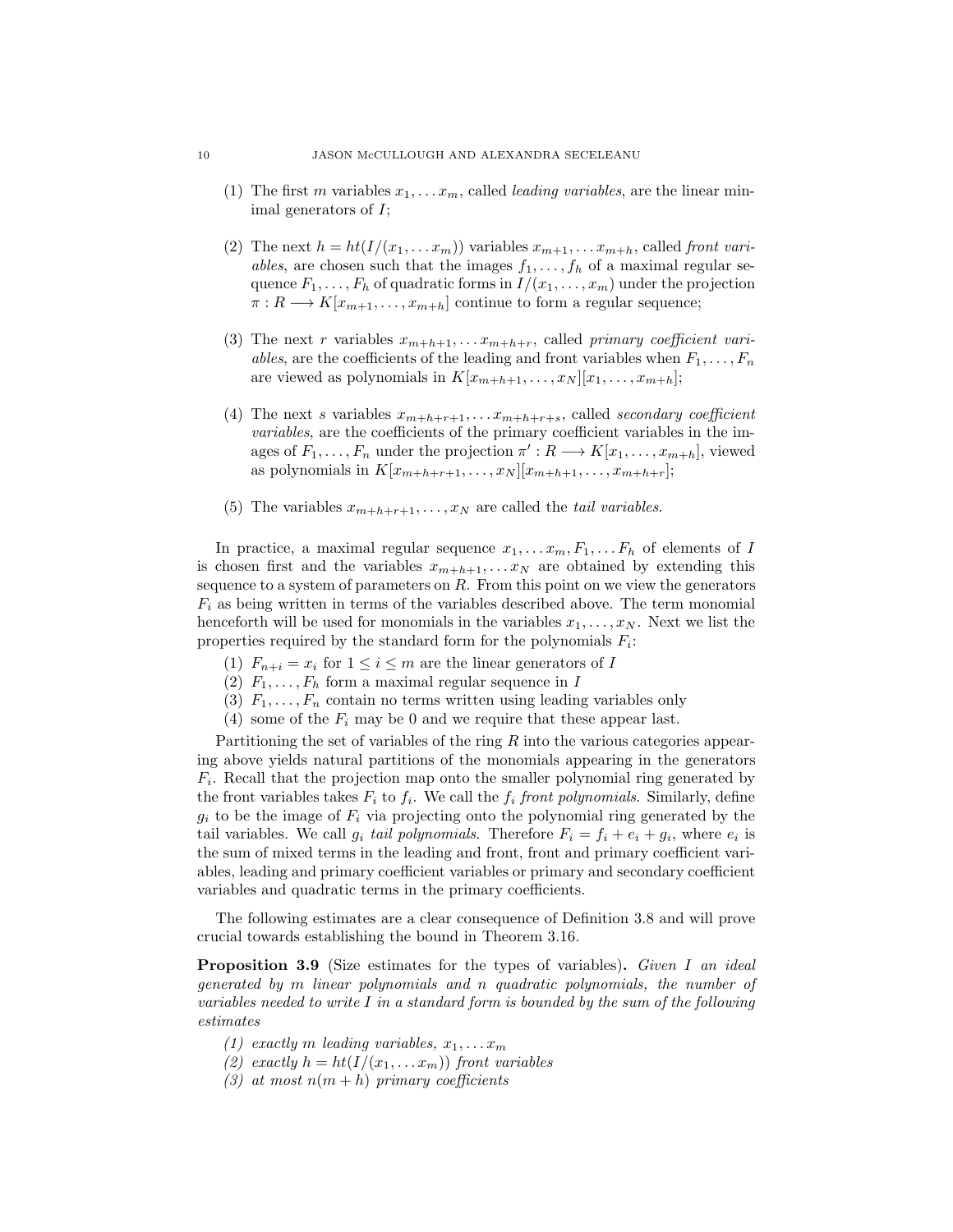(4) the total number of variables needed to write the ideal of tail polynomials  $g_1, \ldots, g_n$  in standard form

To understand some of the subtleties of the standard form algorithm, we exhibit two examples which fit in the framework of three-generated ideals. In particular, we wish to illustrate the following:

Remark 3.10. The invariants  $h, m, n$  in Definition 3.8 are uniquely determined by I (for  $n$  to be uniquely determined one needs to assume that the set of generators of I was minimal to begin with). However the parameter  $h' = ht(g_1, ..., g_n)$  may vary among different standard forms associated to the same ideal I. We note that since  $(g_1, ..., g_n) = I/(x_1, ..., x_{m+h+r})$ , one always has  $h' \leq h$ .

Example 3.11 (The twisted cubic). Let  $I_C \subset K[x_1, x_2, x_3, x_4]$  be the ideal of maximal minors of the matrix  $\begin{bmatrix} x_1 & x_2 & x_3 \\ x_1 & x_2 & x_3 \end{bmatrix}$  $x_2$   $x_3$   $x_4$ . A computation shows  $I_C = (x_2^2$  $x_1x_3, x_3^2 - x_2x_4, x_2x_3 - x_1x_4$  is a prime ideal of height 2 and multiplicity 3. When thought of as an ideal in  $K[x_1, x_2, x_3, x_4]$ , I cuts out a curve  $C \subset \mathbb{P}^3$  known as the twisted cubic.

To find a standard form one may pick  $x_2, x_3$  as front variables. We underline the front variables in all examples for ease of parsing the respective standard forms. An inspection of the defining equations of  $I$  reveals that with respect to this choice of front variables,  $x_1, x_4$  become primary coefficients and there are no tail variables. Following the notation introduced in 3.8, we write:

$$
F_1 = \underbrace{\underbrace{x_2^2}_{f_1} - \underbrace{x_3 x_1}_{e_1}}_{F_2} \\
F_2 = \underbrace{\underbrace{x_3^2}_{f_2} - \underbrace{x_2 x_4}_{e_2}}_{f_3} \\
F_3 = \underbrace{x_2 x_3}_{f_3} - \underbrace{x_1 x_4}_{e_3}
$$

Note that  $(g_1, g_2, g_3) = (0)$  and consequently  $h' = 0$ .

In the following we show that, regardless of the choice of the different types of variables,  $h' = 0$  for any standard form of the ideal of the twisted cubic. Assume  $F_1, F_2$  is a maximal regular sequence inside  $I_C$ . (Necessarily,  $F_1, F_2$  will be quadratic polynomials.) Since  $(F_1, F_2)$  generate a complete intersection of multiplicity 4,  $(F_1, F_1) \subset I_C$  and  $I_C$  is a prime ideal of multiplicity 3, the primary decomposition of  $(F_1, F_2)$  must be  $(F_1, F_2) = I_C \cap I_L$ , where  $I_L$  is a prime ideal of multiplicity 1 and height 2, i.e. the defining ideal of a line in  $\mathbb{P}^3$ . Let  $I_L = (\ell_1, \ell_2)$  (for the choice of  $F_1, F_2$  listed in the example above,  $I_L = (x_2, x_3)$ .

To extend  $F_1, F_2$  to a maximal regular sequence on R one must pick variables  $y_3, y_4 \notin I_L$ . The set  $\ell_1, \ell_2, y_3, y_4$  is a basis for  $R_1$  and we shall for the moment think of the equations of  $I_C$  written in terms of this basis. Since  $(F_1, F_2) \subset I_L$ ,  $F_1, F_2$  are linear combinations of terms divisible either by  $\ell_1$  or by  $\ell_2$ , and since  $(F_1, F_2)$  is not contained in  $I_L^2$ , some of these terms must be of the form  $\ell_i y_j$   $(1 \le i \le 2, 3 \le j \le 4)$ . In fact, since  $(F_1, F_2)$  is not a cone (it is in fact the union of the twisted cubic curve C and the line  $L$ ), it cannot be written in terms of 3 variables only, hence both  $x_3$  and  $x_4$  must appear in the cross terms. We now consider any choice of front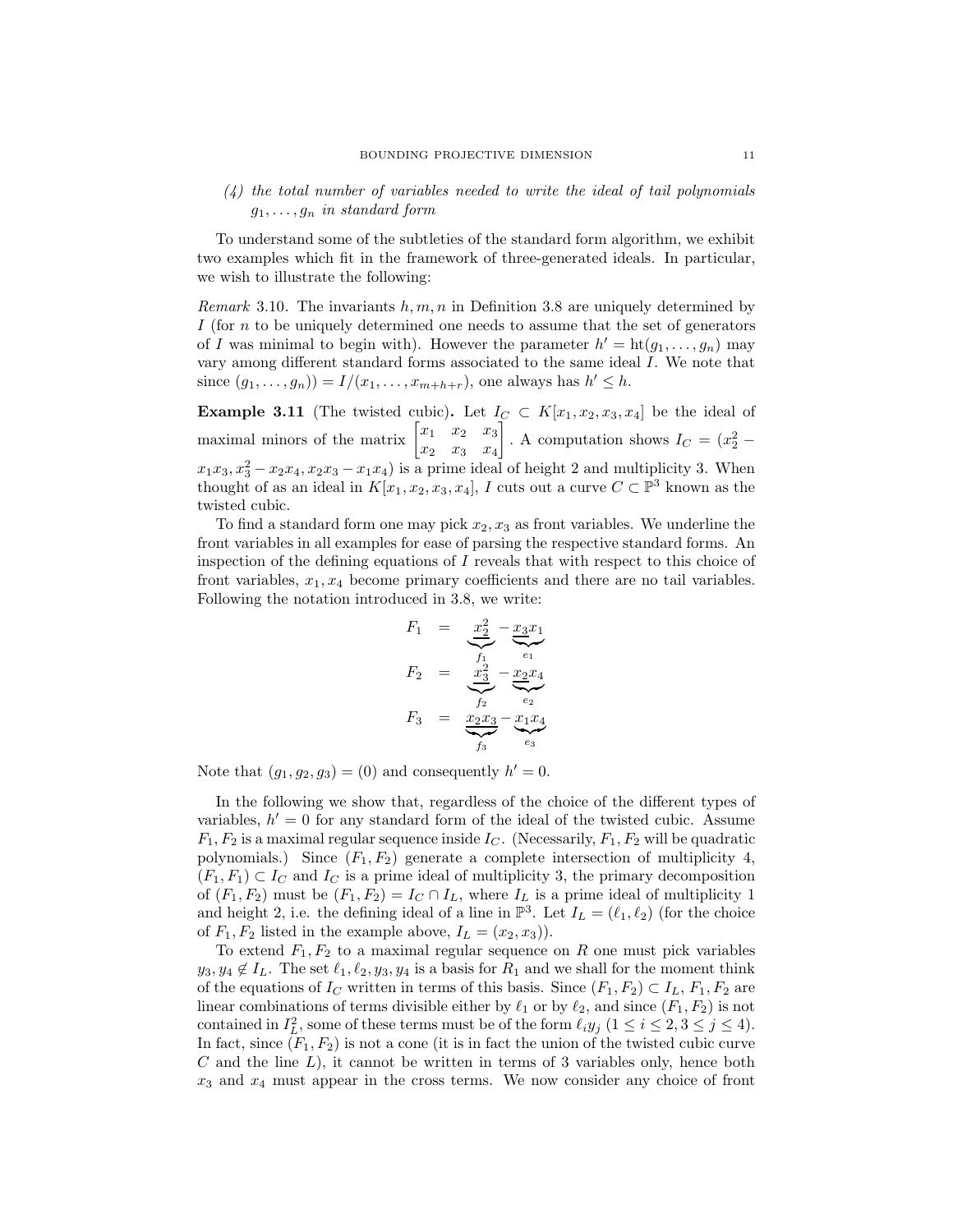variables which will be of the form

$$
y_1 = a_1\ell_1 + a_2\ell_2 + a_3y_3 + a_4y_4, \ y_2 = b_1\ell_1 + b_2\ell_2 + b_3y_3 + b_4y_4,
$$

with  $a_i, b_i \in K$  and  $\begin{bmatrix} a_1 & a_2 \\ b_1 & b_2 \end{bmatrix}$  $b_1$   $b_2$  of rank 2. The cross terms described above yield terms of the form  $y_iy_j (1 \leq i \leq 2, 3 \leq j \leq 4)$  which witness the fact that  $y_3, y_4$  are primary coefficients. Therefore there are no tail variables and no tail polynomials in the standard form.

The reader may wonder what ideals exhibit standard forms with other values of h'. We prove a statement regarding the case  $h' = 2$ .

**Lemma 3.12.** The only homogeneous height 2 ideal of  $R = K[x_1, x_2, x_3, x_4]$  which admits a standard form with  $h' = 2$  is  $I = (x_1^2 + x_3^2, x_2^2 + x_4^2, x_1x_2 + x_3x_4).$ 

*Proof.* If I has linear generators, then the height of I modulo the leading variables is  $h < ht(I) = 2$ . Since  $h' \leq h < 2$ , this contradicts the assumption  $h' = 2$ . Therefore there are no leading variables. Assume, up to relabeling the variables, that  $x_1, x_2$  are the front variables. Note that the front polynomials are contained in the K-span of the monomials  $\{x_1^2, x_1x_2, x_2^2\}$ . Let Q be the kernel of the ring homomorphism

$$
K[T_1, T_2, T_3] \stackrel{(f_1, f_2, f_3)}{\longrightarrow} K[x_1, x_2].
$$

If the vector space dimension of the K-span of  $f_1, f_2, f_3$  is 3, then by taking suitable linear combinations of the  $f_i$  (and corresponding linear combinations of the original generators  $F_i$ ) we may assume  $f_1 = x_1^2, f_2 = x_2^2, f_3 = x_1x_2$ . In this case  $Q =$  $(T_1T_2 - T_3^2)$ . By [1, Key Lemma (c)] the tail polynomials satisfy the front relations, i.e.  $g_1g_2 - g_3^2 = 0$ . Since  $h' = \text{ht}(g_1, g_2, g_3) = 2$ , the tail polynomials cannot satisfy additional relations. Thus the tail polynomials must be of the form  $g_1 = l_1, g_2 =$  $l_2, g_3 = l_1 l_2$  with  $l_1, l_2 \in K[x_3, x_4]_1$ . But now one makes  $l_1, l_2$  the tail variables and recovers the desired form of the ideal I.

If the vector space dimension of the K-span of  $f_1, f_2, f_3$  is 2, then we may assume that  $f_1, f_2$  form a regular sequence and  $f_3 = 0$ , hence  $T_3 \in Q$ . Another application of [1, Key Lemma (c)] guarantees that  $g_3 = 0$ . It is important to note that  $h' = 2$  means at least 2 tail variables are present. The assumption that ambient ring has exactly four variables ensures there are no primary coefficients, so that  $e_1 = e_2 = e_3 = 0$ . But now  $F_3 = f_3 + e_3 + g_3 = 0$ , a contradiction.

We are thus led to a closer examination of the ideal in the previous lemma. This example exhibits a contrasting behavior to the ideal of the twisted cubic: it allows standard forms with  $h' = 0, 1$  and 2 respectively.

Example 3.13. Let  $I = (x_1^2 + x_3^2, x_2^2 + x_4^2, x_1x_2 + x_3x_4) \subset \mathbb{C}[x_1, x_2, x_3, x_4]$ . For this example we shall study what possible values can occur for h ′ .

(1) Our first choice will be to take  $x_1, x_2$  as front variables. This makes  $x_3, x_4$ tail variables and there are no primary (or secondary) coefficients. With the notation of Definition 3.8 we have: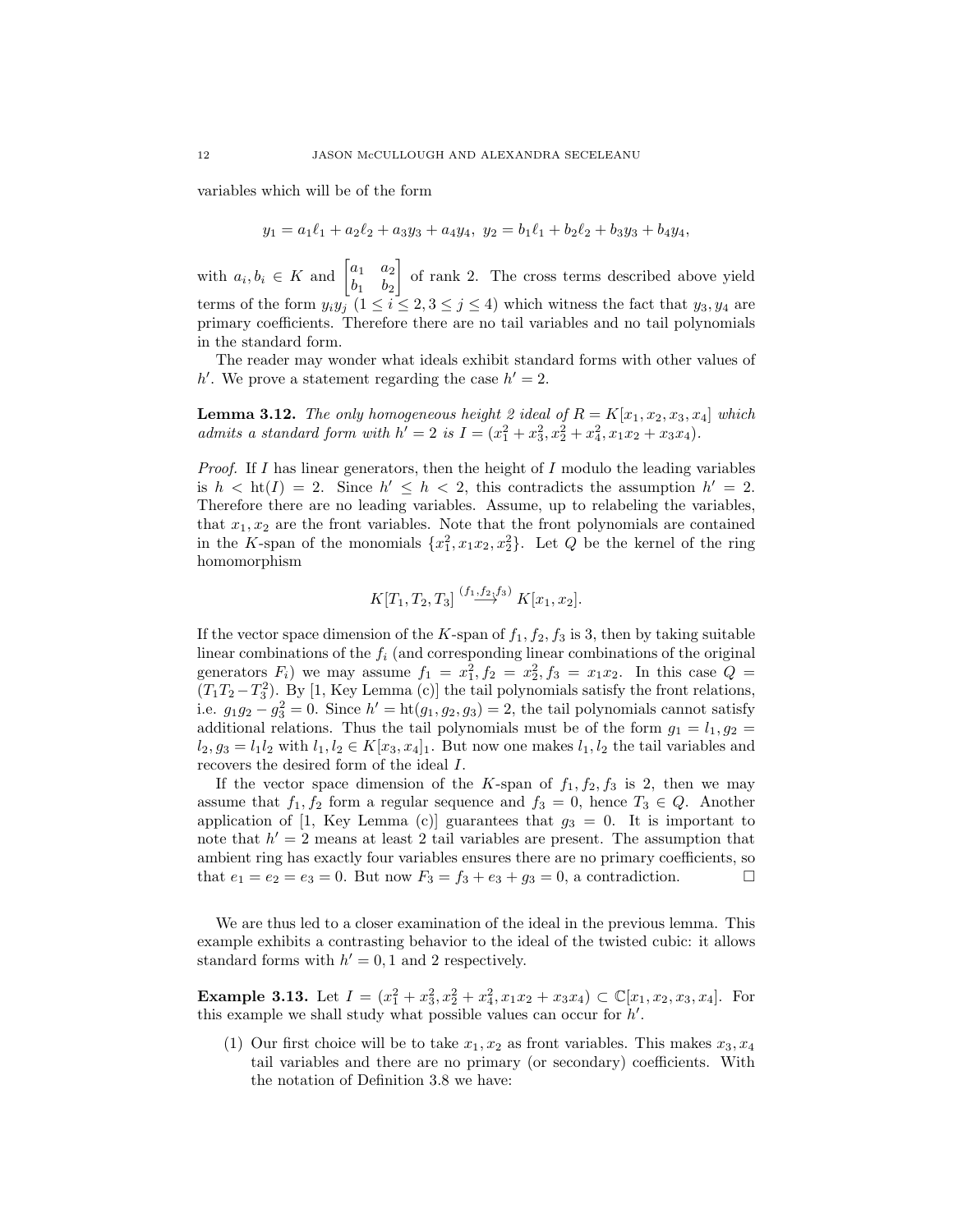$$
F_1 = \underbrace{\frac{x_1^2}{f_1} - \frac{x_3^2}{g_1}}_{f_2} = \underbrace{\frac{x_2^2}{f_2} - \frac{x_4^2}{g_2}}_{f_3} = \underbrace{\frac{x_1 x_2}{f_2} - \frac{x_3 x_4}{g_3}}
$$

In this case  $(g_1, g_2, g_3) = (x_3^2, x_4^2, x_3 x_4)$  is an ideal of height  $h' = 2$ .

(2) Our second choice will be to take  $x'_1 = x_1 + ix_3$  and  $x_2$  as front variables. Rewriting the ideal  $I$  by substituting  $x_1 = x_1' - ix_3$  yields

$$
I = ((\underline{x_1'} - ix_3)^2 + x_3^2, \underline{x_2}^2 + x_4^2, (\underline{x_1'} - ix_3)\underline{x_2} + x_3x_4)
$$
  
= 
$$
(\underline{x_1'}^2 - 2i \cdot \underline{x_1}x_3, \underline{x_2'}^2 + x_4^2, \underline{x_1'x_2} - i \cdot \underline{x_2}x_3 + x_3x_4)
$$

With the notation of Definition 3.8 we have:

$$
F_1 = \underbrace{\underbrace{x_1'}^2}_{f_1} - \underbrace{2i \cdot \underbrace{x_1'}^2}_{e_1} \underbrace{x_2^2}_{e_2} + \underbrace{x_4^2}_{g_2}
$$
\n
$$
F_3 = \underbrace{\underbrace{x_1' x_2}_{f_3} - \underbrace{i \cdot x_2 x_3}_{e_3} + x_3 x_4}_{e_3}
$$

In this case  $(g_1, g_2, g_3) = (x_4^2)$  which is an ideal of height  $h' = 1$ .

(3) Our last choice will be to take  $y_1 = x_1 + ix_3$ ,  $y_2 = x_2 + ix_4$  as front variables and we shall rename  $y_3 = x_3, y_4 = x_4$ . Rewriting the ideal I with respect to the linear change of coordinates from the  $x$  variables to the  $y$  variables yields:

$$
I = \left( \underbrace{(y_1 - iy_3)^2 + y_3^2}, \underbrace{(y_2 - y_4)^2 + y_4^2}, \underbrace{(y_1 - iy_3)(y_2 - iy_4)} + y_3y_4 \right) = \left( \underbrace{y_1^2 - 2i \cdot y_1 y_3}, \underbrace{y_2^2 - 2i \cdot y_2 y_4}, \underbrace{y_1 y_2 - i \cdot y_1 y_4 - i \cdot y_2 y_3} \right)
$$

With the notation of Definition 3.8 we have:

$$
F_1 = \underbrace{y_1^2}_{f_1} - \underbrace{2i \cdot y_1 y_3}_{e_1}
$$
\n
$$
F_2 = \underbrace{y_2^2}_{f_2} - \underbrace{2i \cdot y_2 y_4}_{e_2}
$$
\n
$$
F_3 = \underbrace{y_1 y_2}_{f_3} - \underbrace{i \cdot y_1 y_4 + i \cdot y_2 y_3}_{e_3}
$$

In this case  $(g_1, g_2, g_3) = 0$  and consequently  $h' = 0$ . This behavior of the standard form can be expected since the primary decomposition

$$
I = (x_1 + ix_3, x_2 - ix_4) \cap (x_1 - ix_3, x_2 + ix_4) \cap (x_1, x_2, x_3, x_4)
$$

shows  $I \subset (y_1, y_2)$ , which means there cannot be any tail polynomials with respect to choosing  $y_1, y_2$  as front variables.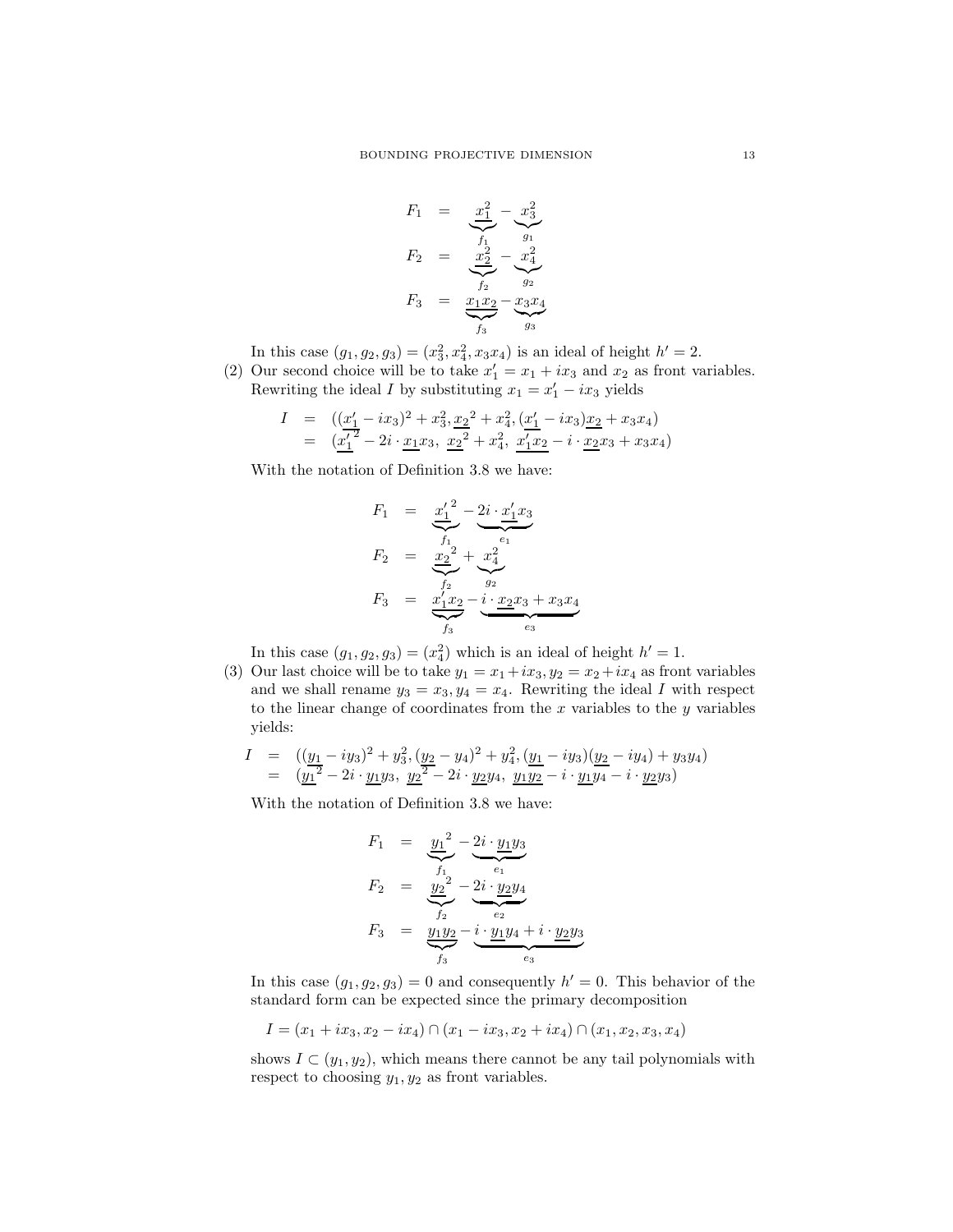We now sketch how the construction of standard form associated to an ideal  $I$  is applied to finding bounds for the projective dimension of  $R/I$  in [1]. The main idea is that the use of standard forms allows one to find a suitable polynomial algebra A generated by linear and quadratic forms that contains the ideal I while having a number of generators that can be bounded in terms of  $m, n, h$ . The leading, front and primary coefficient variables are all included as generators of A. Proposition 3.9 provides estimates for the respective sizes of these sets of variables. Note that it remains only to find a suitable ambient algebra for the ideal  $(g_1, \ldots, g_n)$ . The rest of the generators of A are iteratively determined, reducing the height of the ideal being analyzed.

The case when  $h' < h$  allows one to use induction to complete the process. The case when  $h' = h$  requires another application of the standard form for the ideal  $(x_1, \ldots, x_{m+h+r+s}, g_1, \ldots, g_n)$ , which yields new front polynomials  $\alpha_1, \ldots, \alpha_n$  and new tail polynomials  $\beta_1, \ldots, \beta_n$ . Let  $h''$  be the height of the ideal  $(\beta_1, \ldots, \beta_n)$ . If  $h'' < h$  then A will be generated by the leading, front and primary coefficient variables of I together with the generators of the algebra containing  $(\beta_1, \ldots, \beta_n)$ . If  $h'' = h$  then the ideals  $(f_1, \ldots, f_n)$ ,  $(g_1, \ldots, g_n)$ ,  $(\alpha_1, \ldots, \alpha_n)$ ,  $(\beta_1, \ldots, \beta_n)$  are proven to be linearly presented. Towards this end one uses Lemma 3.14, the proof of which can be found in  $[1]$ . From here one deduces that there were exactly h nonzero  $g_i$  which, together with the leading, front, primary and secondary coefficient variables in the standard form of I, are the generators of A.

The following table summarizes the notations introduced. The last column refers to estimates discussed in Proposition 3.9.

| Ideal                        | Height             | Ambient ring                       | Number of variables |
|------------------------------|--------------------|------------------------------------|---------------------|
| $(F_1,\ldots,F_n)$           |                    | $S = K[x_{m+1},,x_N]$              | $N-m$               |
| $(f_1,\ldots,f_n)$           |                    | $K[x_{m+1},,x_{m+h}]$              |                     |
| $(g_1,\ldots,g_n)$           |                    | $K[x_{m+h+r+s+1},,x_N]$            | $N-m-h-r-s$         |
| $(\alpha_1,\ldots,\alpha_n)$ |                    | $K[x_{m+h+r+s+1},,x_{m+h+r+s+h'}]$ |                     |
| $(\beta_1,\ldots,\beta_n)$   | $h^{\prime\prime}$ | $K[x_{m+h+r+s+h'+1},\ldots,x_N]$   | $\leq N-m-h-r-s-h'$ |

**Lemma 3.14** (Ananyan-Hochster [1, Lemma 4]). Let  $\{\alpha_1, \ldots, \alpha_n\}$  and  $\{\beta_1, \ldots, \beta_n\}$ be homogeneous polynomials in two disjoint sets of indeterminates. Assume that the two sets of polynomials satisfy the same relations and denote the ideal of relations by P. Furthermore assume that the ideal of relations on the polynomials  $\{\alpha_1 + \beta_1, \ldots, \alpha_N + \beta_n\}$  contains P. Then P is generated by linear forms.

We wish to give a flavor of the recursive argument by Ananyan-Hochster [1] that allows one to estimate the number of generators of A by applying their arguments to the case of ideals generated by three quadratic forms.

**Proposition 3.15.** Let I be a height 2 ideal minimally generated by three quadratic forms.

- (1) If  $h' = 0$ , then I is an ideal in a polynomial ring generated by at most 26 linear forms.
- (2) If  $h' = 1$ , then I is an ideal in a polynomial ring generated by at most 30 linear forms or 26 linear forms and a quadratic form.
- (3) If  $h' = 2$ , then I is an ideal in a polynomial ring generated by at most 296 forms.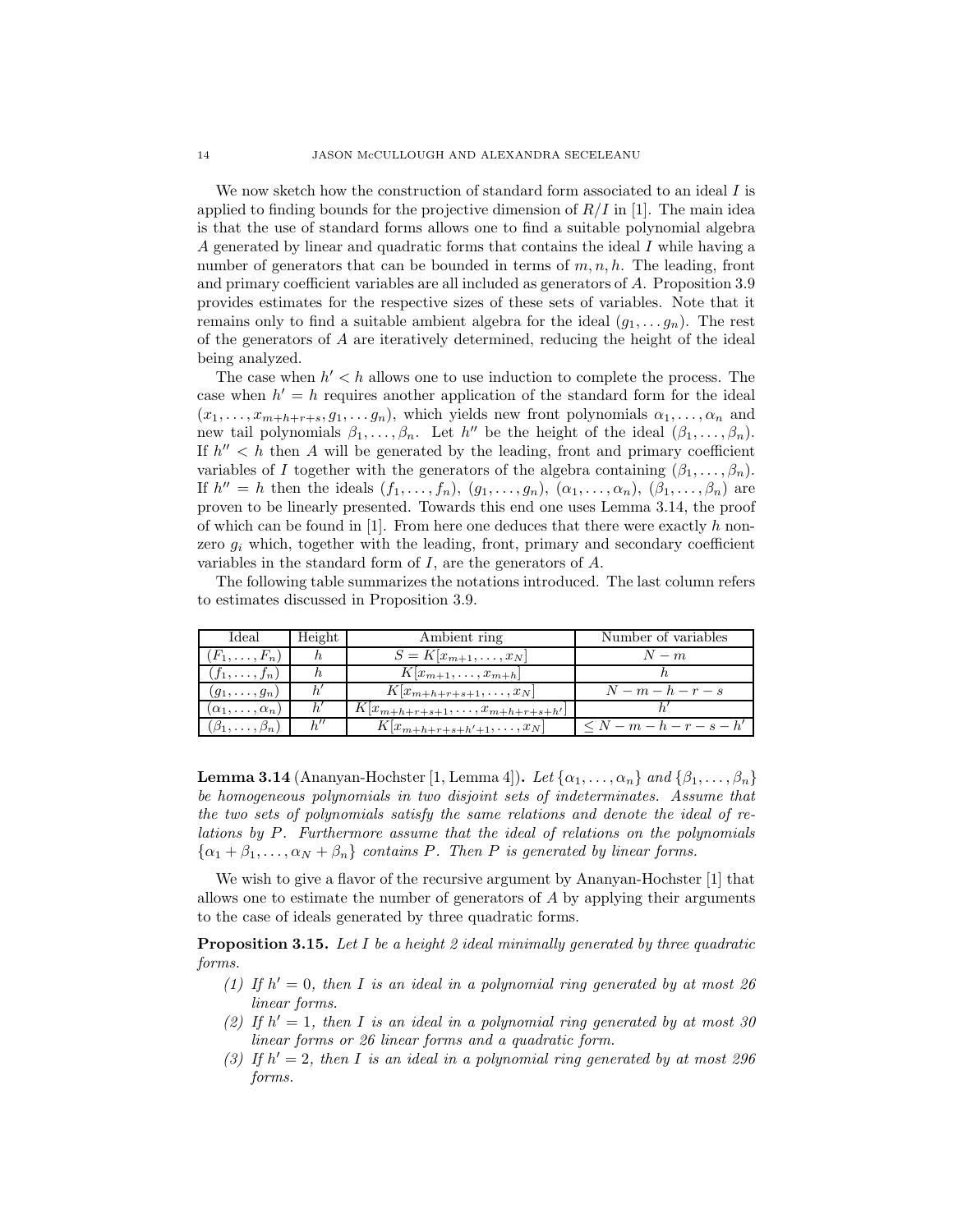*Proof.* (1) If  $h' = 0$ , then the polynomials  $e_i$  are expressible as linear combinations of  $x_1, x_2$  with indeterminate (primary) coefficients, quadratic terms in the primary coefficients, and mixed terms in the primary and secondary coefficients. The Kvector space  $V$  of primary coefficients has dimension at most  $6$  (at most  $2$  primary coefficients appear in each of the 3 defining equations), and consequently the vector space W spanned by secondary coefficients has dimension at most  $3 \cdot 6 = 18$ . Since all the tail polynomials vanish,  $I$  is an ideal of the polynomial ring on variables  $x_1, x_2$  and the union of bases of V and W.

(2) If  $h' = 1$ , then the previous considerations on the polynomials  $e_i$  hold and furthermore  $(g_1, g_2, g_3)$  is an ideal of height one. Therefore  $(g_1, g_2, g_3) = (yy_1, yy_2, yy_3)$ for some linear forms  $y, y_1, y_2, y_3$  (some of the  $y_i$  could be 0) or  $(g_1, g_2, g_3) = (q)$ where  $q$  is an irreducible quadratic form. In the first situation  $I$  can be written in terms of  $x_1, x_2$ , at most 6 primary coefficients, at most 18 secondary coefficients, and at most 4 linear forms  $y, y_1, y_2, y_3$ , in the second case, I can be written in terms of  $x_1, x_2$ , at most 6 primary coefficients, at most 18 secondary coefficients, and one quadratic form q.

(3) If  $h' = 2$ , then one proceeds by putting  $g_1, g_2, g_3$  in standard form with respect to a set of at most 18 leading variables consisting of the secondary coefficients in the standard form of the ideal I. This produces two new front variables, at most  $3 \cdot 20 = 60$  new primary coefficients, and  $60 \cdot 3 = 180$  secondary coefficients, a new set of front polynomials  $\alpha_1, \alpha_2, \alpha_3$ , and a new set of tail polynomials  $\beta_1, \beta_2, \beta_3$ . Let  $h'' = \mathrm{ht}(\beta_1, \beta_2, \beta_3).$ 

(3a) In case  $h'' \leq 1$ , by cases (1) and (2), the polynomials  $\beta_1, \beta_2, \beta_3$  can be written in terms of at most 30 algebraically independent forms. Together with  $x_1, x_2$ , the first 6 primary coefficients, the 18 new leading variables, the 60 new primary coefficients, and the 180 new secondary coefficients, one counts 296 algebraically independent forms.

(3b) In case  $h'' = 2$ , Lemma 3.14 yields that there are exactly 2 non-zero  $g_i$ . We count the quantities needed to write the generators of I as follows:  $x_1, x_2$ , the first 6 primary coefficients, the 18 secondary coefficients and the two non-zero  $g_i$ . That amounts to at most 28 algebraically independent forms.

 $\Box$ 

Applying induction on the height of the ideal in a similar manner to the proof of the Proposition above, Ananyan and Hochster obtain:

**Theorem 3.16.** Let I be an ideal generated by m linear and n quadratic polynomials with  $\text{ht } I = h$ . Then there exists a function  $B(m, n, h)$  recursively defined by

 $B(m, n, h) = (m+h)(n^3 + n^2 + n + 1) + h(n+1) + B((m+h)n^2, n, h-1)$ 

such that I can be viewed as an ideal in a polynomial ring of at most  $B(m, n, h)$ variables.

Based on this theorem and a asymptotic analysis carried out in [1] on the growth of the function  $B(m, n, h)$ , we conclude:

Corollary 3.17. Stillman's question 1.1 has a positive answer in the case of ideals generated by linear and quadratic polynomials. In this case, there exists a bound on projective dimension with asymptotic order of magnitude  $2(m+n)^{2(m+n)}$ , where m and n are the number of linear and quadratic generators of the ideal respectively.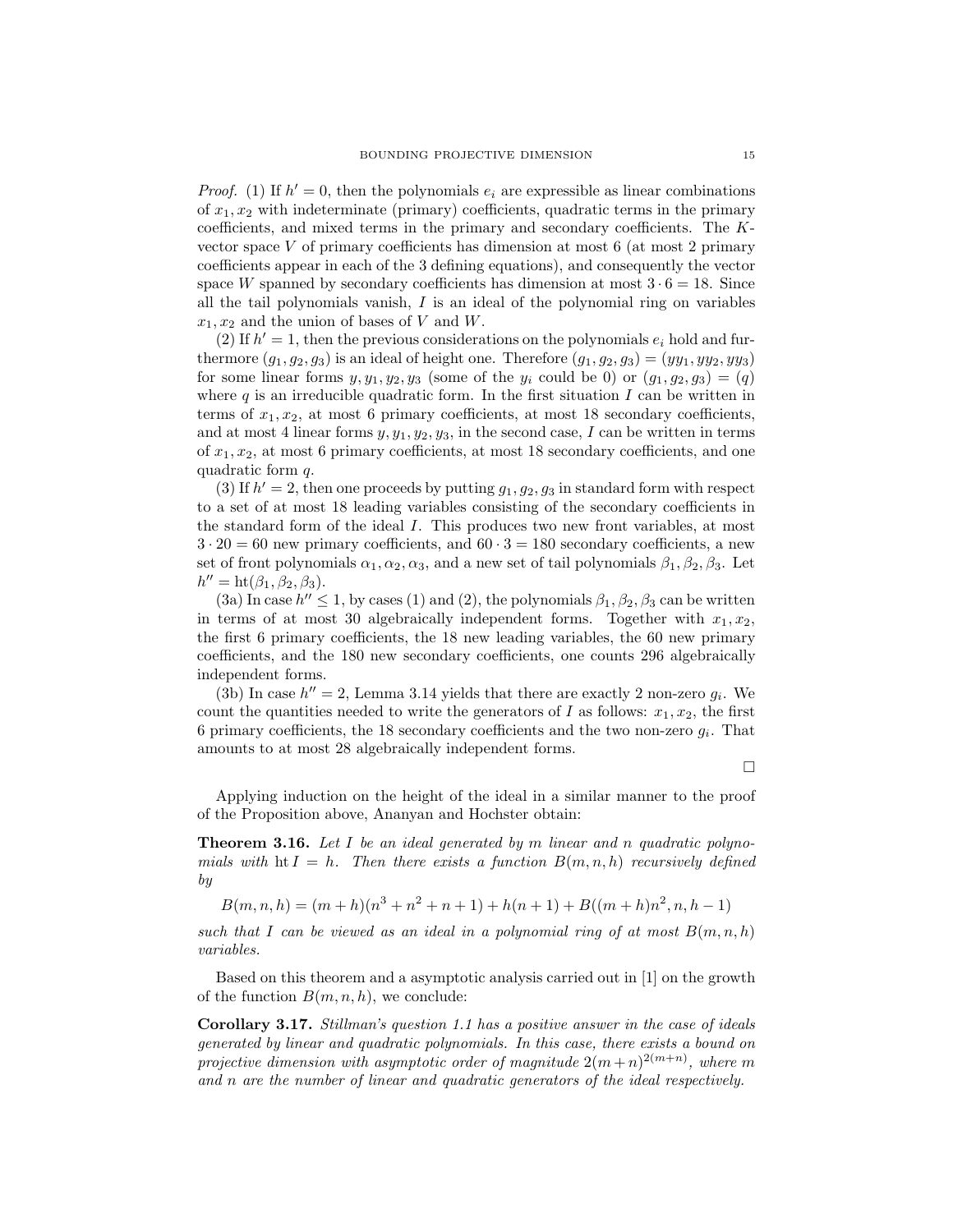| Case | h. |          | $h^{\prime\prime}$ | linear forms               | quadratic forms | total forms                |
|------|----|----------|--------------------|----------------------------|-----------------|----------------------------|
|      | ົ  |          |                    | $\degree{26}$              |                 | $\stackrel{<}{_{\sim}} 26$ |
|      | ົ  |          |                    | $\stackrel{<}{_{\sim}} 30$ |                 | $\stackrel{<}{_{\sim}} 30$ |
| За   |    | റ        |                    | $\leq 296$                 |                 | $\leq 296$                 |
| 3b   | ົ  | $\Omega$ |                    |                            |                 |                            |

We review the specific values of  $B(0, 3, 2)$  found in Proposition 3.15.

The bounds that are found using Theorem 3.16 are not tight. For example, compare the estimates in the previous table with the exact bound of 4 for the projective dimension of ideals generated by three quadratic forms found in Proposition 2.2.

To illustrate how the idea of counting algebraically independent variables can be improved by deeper knowledge of certain parameters associated to the ideal I, we give better bounds on the projective dimension of ideals generated by three quadratic forms using knowledge of the structure of associated primes of ideals of low multiplicity. The reader is encouraged to contrast the previous bounds to the following table in which columns 2 to 4 refer to the number of algebraically independent parameters needed to write I. The first row of the table comes from the easy observation that if  $I \subset (x, y)$  with  $x, y$  linear forms, then  $I = (xI_{1,1} +$  $yl_{1,2}, xl_{2,1} + yl_{2,2}, xl_{3,1} + yl_{3,2})$  with  $l_{i,j}$  linear forms (possibly 0). The second row stems from the observation that if  $I \subset (x, q)$  with x a linear form and q a quadratic form, then  $I = (xl_1 + aq, xl_2 + bq, xl_3 + cq)$  with  $l_i$  linear forms (possibly 0) and  $a, b, c \in K$ . Finally if  $I \subset I_C$ , the defining ideal of the twisted cubic, and I is minimally generated by three quadric forms, then  $I = I<sub>C</sub>$ . The three rows exhaust the possible types of minimal associated primes of height two ideals of multiplicity at most 3 (see Proposition 3.4 for multiplicity 2 and [16] for multiplicity 3).

| Ass(I)              | linear forms quadratic forms total forms $\lceil \text{pd}(R/I) \rceil$ |  |
|---------------------|-------------------------------------------------------------------------|--|
| $(x,y) \in Ass(I)$  |                                                                         |  |
| $(x, q) \in Ass(I)$ |                                                                         |  |
| $I = I_{C}$         |                                                                         |  |

This provides heuristic evidence that the bound in Theorem 3.16 is far from being tight. We ask in Section 6 if there is a polynomial bound on the projective dimension of ideals generated by quadratic polynomials.

#### 4. Lower Bounds and Examples

In most cases, excepting the special cases from the previous section, there is little indication of whether the answer to Stillman's Question is affirmative or what the resulting bound would look like. One way to gain intuition into the question is to look for families of ideals with large projective dimension relative to the degrees of the generators. We present several such families in this section. Note that they neither prove nor disprove Stillman's Question, but they do provide large lower bounds on any possible answer.

An early motivation for studying Question 1.1 comes from the study of threegenerated ideals. Burch [7] proved the following theorem in the local case, which was extended by Kohn [29] to the global case. We state the polynomial ring case here.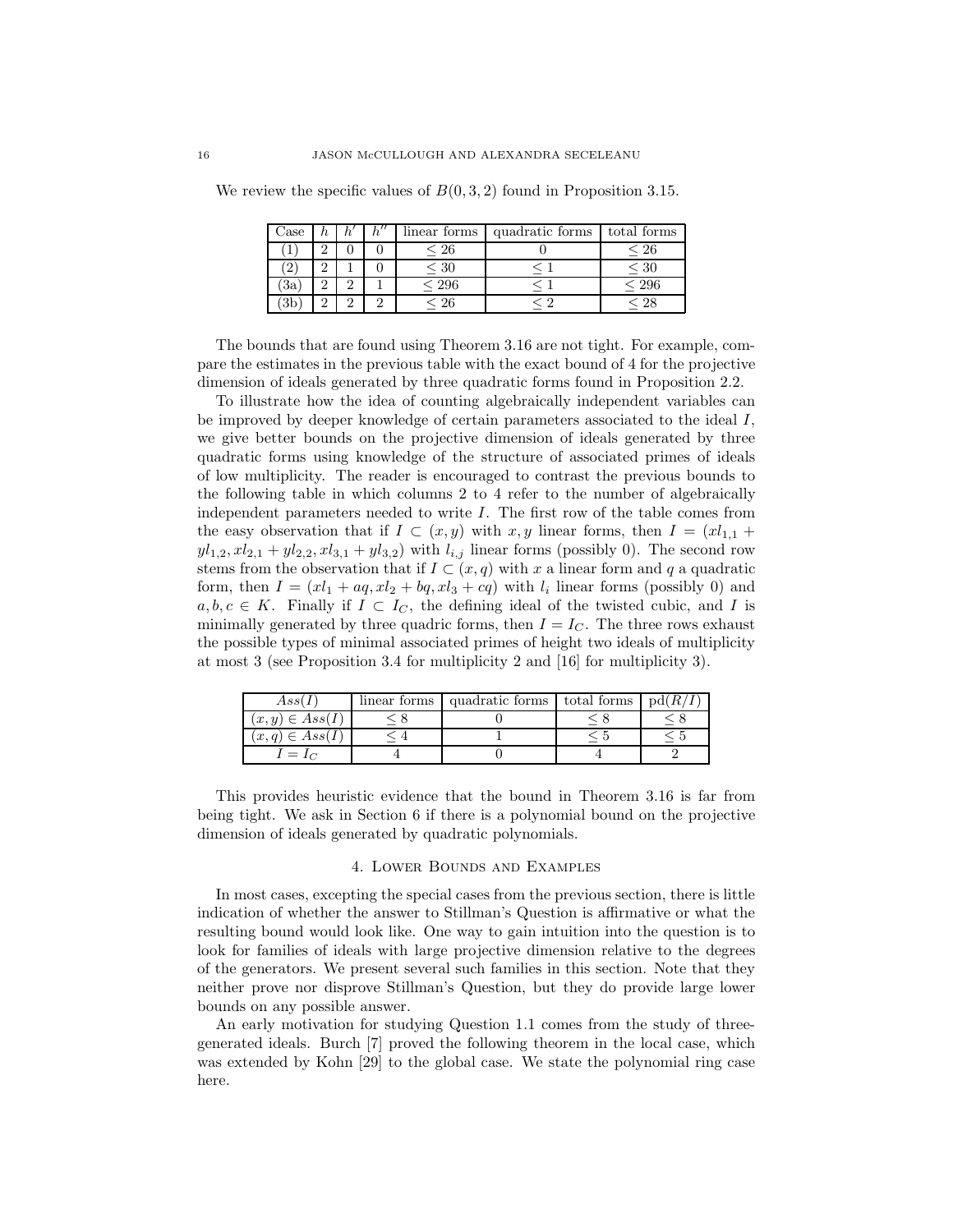**Theorem 4.1** (Burch [7], Kohn [29, Theorem A]). Let  $N \in \mathbb{N}$ . There exists a polynomial ring  $R = K[x_1, \ldots, x_{2N}]$  and an ideal  $I = (f, g, h)$  with three generators with  $\text{pd}(R/I) = N + 2$ .

Hence we cannot hope to find a bound on  $pd(R/I)$  purely in terms of the number of generators. However, if one applies this construction to a polynomial ring, the degrees of the generators grow linearly with respect to the projective dimension. Engheta computed the degrees of the three generators in the Burch-Kohn construction must be at least  $N, N$  and  $2N - 2$ , respectively. (See [17, Section 1.2.2].) Here is one such choice of generators.

**Example 4.2.** Let  $R = K[x_1, \ldots, x_N, y_1, \ldots, y_N]$  and let

$$
f = \prod_{i=1}^{N} x_i
$$
,  $g = \prod_{i=1}^{N} y_i$ ,  $h = \sum_{i=1}^{N} \prod_{\substack{j=1 \ j \neq i}}^{N} x_j y_j$ .

Then  $I = (f, g, h)$  satisfies  $pd(R/I) = N + 2$ . For example, when  $N = 3$ , we get the ideal

 $I = (x_1x_2x_3, y_1y_2y_3, x_2y_2x_3y_3 + x_1y_1x_3y_3 + x_1y_1x_2y_2),$ 

in which case  $\text{pd}(R/I) = 5$  and  $R/I$  has resolution

$$
R \leftarrow R^3 \leftarrow R^9 \leftarrow R^{12} \leftarrow R^6 \leftarrow R \leftarrow 0.
$$

A stronger result was later proved by Bruns. He shows [6, Satz 3] that any projective resolution is the projective resolution of some three-generated ideal after modifying the first three modules in the resolution. In practice, if one constructs a three generated ideal with the same projective dimension as one with more generators, the degrees of the generators grow. If one could bound the growth of the generators when finding the 'Brunsification' of an ideal, one could reduce the study of Stillman's Question to that of three-generated ideals.

4.1. Ideals with Large Projective Dimension. The following example was given by the first author in [32]. A similar construction was given by Whieldon in [37].

Fix integers  $m \geq 1, n \geq 0, d \geq 2$ . Let  $p = \frac{(m+d-2)!}{(m-1)!(d-1)!}$ . Let  $Z_1, \ldots, Z_p$  denote all the degree  $d-1$  monomials in the variables  $x_1, \ldots, x_m$ , ordered arbitrarily. Set  $R = K[x_1, \ldots, x_m, y_{1,1}, \ldots, y_{p,n}]$ , a polynomial ring with  $m + pn$  variables over any field K. Finally, define the ideal  $I_{m,n,d}$  as

$$
I_{m,n,d} = \left(x_1^d, x_2^d, \dots, x_m^d, \sum_{i=1}^p Z_i y_{i,1}, \sum_{i=1}^p Z_i y_{i,2}, \dots, \sum_{i=1}^p Z_i y_{i,n}\right).
$$

Note that  $I_{m,n,d}$  has  $m+n$  homogeneous generators all of degree d. The following result gives a formula for the projective dimension in terms of  $m, n$  and  $d$ .

**Theorem 4.3** (McCullough [32, Theorem 3.3]). With the notation above,

$$
pd(R/I_{m,n,d}) = m + np = m + n \frac{(m+d-2)!}{(m-1)!(d-1)!}.
$$

The proof uses the graded Auslander-Buchsbaum theorem. (See e.g. [14, Theorem 19.9].) One shows that depth $(R/I_{m,n,d})=0$ , and hence  $pd(R/I_{m,n,d})$  is as large as possible.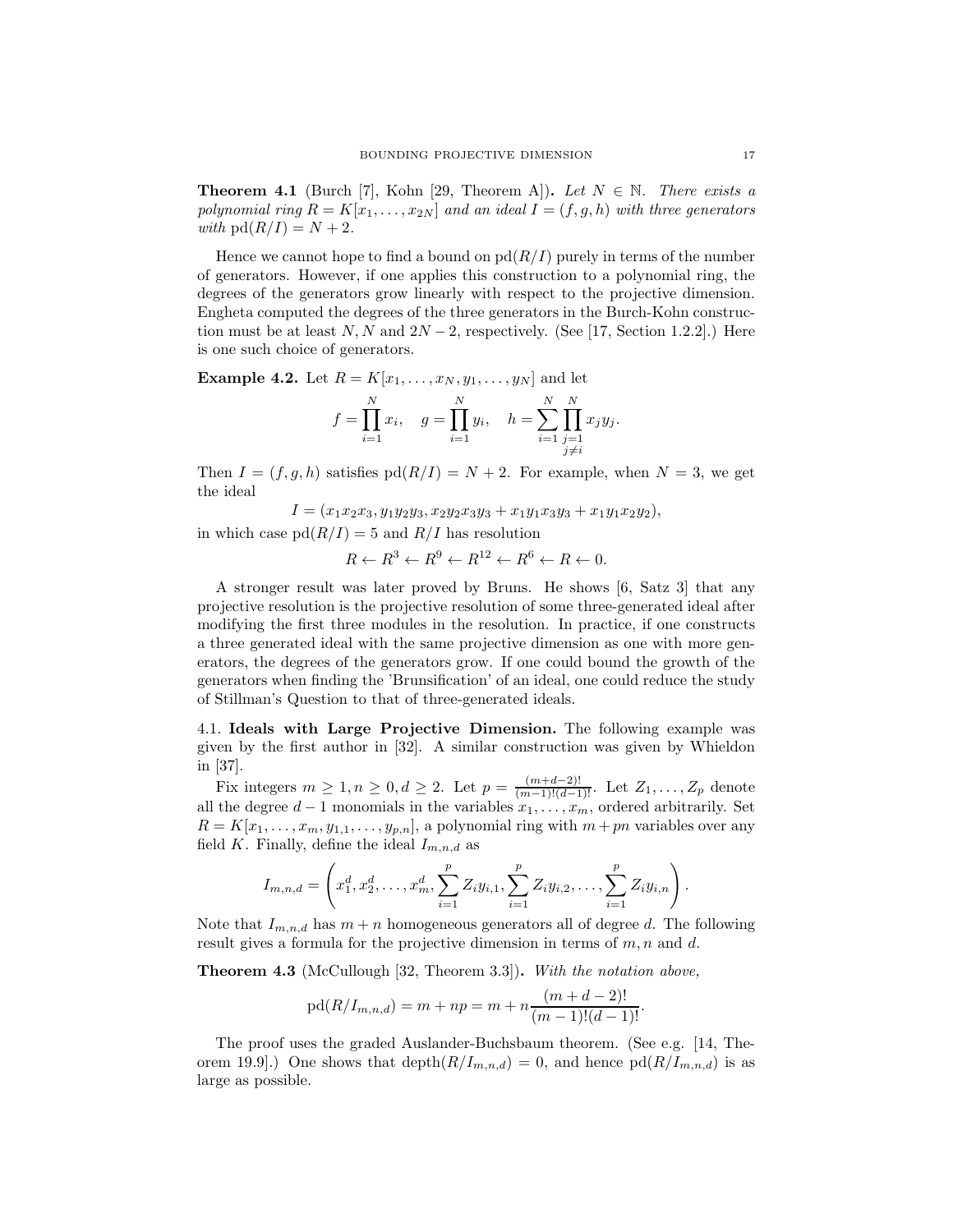For certain choices of  $m, n, d$ , this construction yields ideals with very large projective dimension. However, the three-generated case, where  $m = 2$  and  $n = 1$ , yields only linear growth of projective dimension.

**Example 4.4.** Let  $d \in \mathbb{N}$ , let  $R = K[x_1, x_2, y_1, y_2, \dots, y_d]$  and consider the ideals

$$
I_{2,1,d} = \left(x_1^d, x_2^d, x_1^{d-1}y_1 + x_1^{d-2}x_2y_2 + \cdots + x_2^{d-1}y_d\right).
$$

By the above theorem,  $\text{pd}(R/I_{2,1,d}) = d+2$ . Note that the cases  $d = 2$  and  $d = 3$ are given in Examples 2.2 and 3.7, respectively.

**Example 4.5.** Fix  $d = 2$ ,  $m = n \geq 2$  and let  $R = K[x_1, x_2, \ldots, x_n, y_{1,1}, \ldots, y_{n,n}]$ . Now consider the ideals

$$
I_{n,n,2} = \left(x_1^2, x_2^2, \dots, x_n^2, \sum_{i=1}^n x_i y_{i,1}, \sum_{i=1}^n x_i y_{i,2}, \dots, \sum_{i=1}^n x_i y_{i,n}\right).
$$

Then  $I_{n,n,2}$  is generated by 2n quadratic polynomials and satisfies  $pd(R/I_{n,n,2}) =$  $n^2 + n$ . To the best of our knowledge, these are the largest projective dimension examples known for ideals generated by quadratics. So we get a lower bound of  $\frac{N^2 + 2N}{4}$ on an answer to Stillman's Question for ideals generated by  $N$  quadratic forms much smaller than the exponential bound achieved by Ananyan and Hochster. It would be interesting to know how close either of these bounds are to being tight.

4.2. Ideals with Larger Projective Dimension. In this section, we construct a family of ideals with exponentially growing projective dimension relative to the degrees of the generators, even in the three-generated case. This construction can be considered as an inductive version of the family in the previous section. The family was constructed in joint work by the two authors along with Beder, Núñez-Betancourt, Snapp and Stone in [4].

Fix integers  $g \ge 2$  and a tuple of integers  $m_1, \ldots, m_n$  with  $m_n \ge 0, m_{n-1} \ge 1$ , and  $m_i \geq 2$  for  $i = 1, ..., n-2$ . We set  $d = 1 + \sum_{i=1}^{n} m_i$ . Now we define a family of sets of matrices as follows. For each  $k = 0, \ldots, n$ , define  $A_k$  to be the set of  $q \times n$ matrices satisfying the following properties:

- (1) All entries are nonnegative integers.
- (2) For  $i \leq k$ , column i sums to  $m_i$ .
- (3) For  $i > k$ , column i contains all zeros.
- (4) For  $i \leq \min\{k, n-1\}$ , column i contains at least two nonzero entries.

These matrices are used in the definition of an ideal in the standard graded ring

$$
R=K[x_{i,j},y_{\mathsf{A}}\,|\, 1\leq i\leq g, 1\leq j\leq n, \mathsf{A}\in\mathcal{A}_n].
$$

Let  $X = (x_{i,j})$  denote a  $g \times n$  matrix of variables and for every matrix  $A \in \mathcal{A}_n$ , set  $\mathsf{X}^{\mathsf{A}} = \prod_{i=1}^{g} \prod_{j=1}^{n} x_{i,j}^{a_{i,j}}$ . We define the ideal  $I_{g,(m_1,...,m_n)}$  to be

$$
I_{g,(m_1,...,m_n)} = (x_{1,1}^d, \ldots, x_{m,1}^d, f),
$$

where 
$$
f = \sum_{k=1}^{n-1} \sum_{A \in \mathcal{A}_{k-1}} \sum_{j=1}^{g} X^A x_{j,k}^{m_k} x_{j,k+1}^{d_{k+1}} + \sum_{B \in \mathcal{A}_n} X^B y_B.
$$

With this notation, we have the following formula for the projective dimension.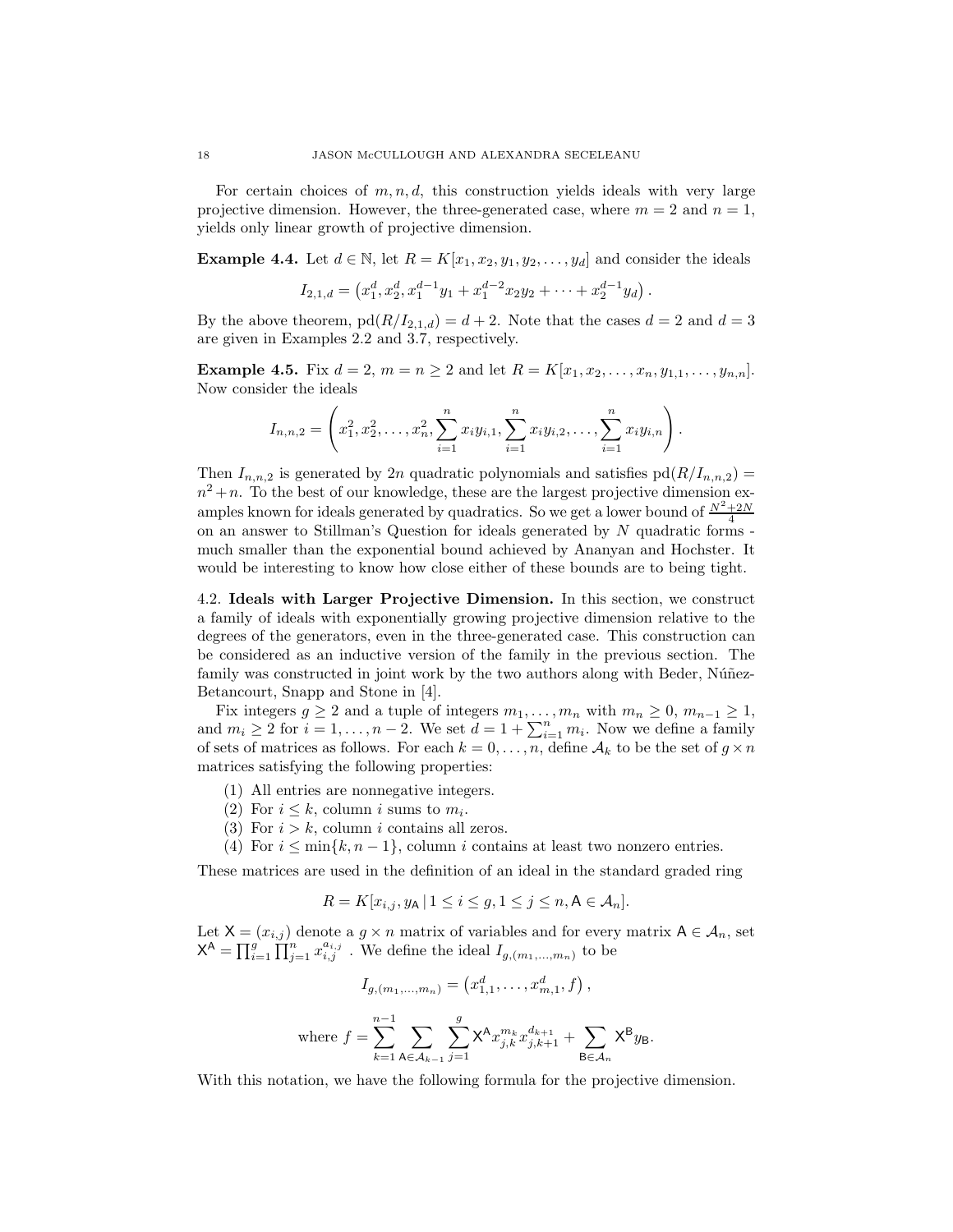**Theorem 4.6** ([4, Corollary 3.3]). Using the notation above, we have

$$
\mathrm{pd}(R/I_{g,(m_1,\ldots,m_n)}) = \prod_{i=1}^{n-1} \left( \frac{(m_i+g-1)!}{(g-1)!(m_i)!} - g \right) \left( \frac{(m_n+g-1)!}{(g-1)!(m_n)!} \right) + gn.
$$

As a result, one can define ideals with three generators in degree  $d$  and with projective dimension larger than  $\sqrt{d}$  $\sqrt{d}-1$ .

**Corollary 4.7** ([4, Corollary 3.5]). Over any field  $K$  and for any positive integer  $p$ , there exists an ideal  $I$  in a polynomial ring  $R$  over  $K$  with three homogeneous generators in degree  $p^2$  such that  $pd(R/I) \geq p^{p-1}$ .

Proof. This follows directly from Theorem 4.6 by taking the ideal

$$
I = I_{2,(\underbrace{p+1,\ldots,p+1}_{p-1 \text{ times}},0)}.
$$

Here we give an example of a three-generated ideal I with  $d = 5$  and with  $pd(R/I) = 8.$ 

**Example 4.8.** Consider the ideal  $I_{2,(3,1)}$ . Since  $g = 2$  and  $(m_1, m_2) = (3, 1)$ , this is an ideal with three degree 5 generators. We compute the sets  $\mathcal{A}_k$  first.

$$
\mathcal{A}_0 = \left\{ \begin{pmatrix} 0 & 0 \\ 0 & 0 \end{pmatrix} \right\},
$$

$$
\mathcal{A}_1 = \left\{ \begin{pmatrix} 2 & 0 \\ 1 & 0 \end{pmatrix}, \begin{pmatrix} 1 & 0 \\ 2 & 0 \end{pmatrix} \right\},
$$

$$
\mathcal{A}_2 = \left\{ \begin{pmatrix} 2 & 1 \\ 1 & 0 \end{pmatrix}, \begin{pmatrix} 1 & 1 \\ 2 & 0 \end{pmatrix}, \begin{pmatrix} 2 & 0 \\ 1 & 1 \end{pmatrix}, \begin{pmatrix} 1 & 0 \\ 2 & 1 \end{pmatrix} \right\}.
$$

Then our ring is

$$
R = K\left[x_{1,1}, x_{1,2}, x_{2,1}, x_{2,2}, y_{\left(\begin{smallmatrix}2&1\\1&0\end{smallmatrix}\right)}, y_{\left(\begin{smallmatrix}1&1\\2&0\end{smallmatrix}\right)}, y_{\left(\begin{smallmatrix}2&0\\1&1\end{smallmatrix}\right)}, y_{\left(\begin{smallmatrix}1&0\\2&1\end{smallmatrix}\right)}\right],
$$

and the ideal is

$$
I_{2,(3,1)} = (x_{1,1}^5, x_{2,1}^5, f),
$$

where

$$
f = x_{1,1}^{3}x_{1,2}^{2} + x_{1,1}^{3}x_{1,2}^{2} + X^{(\frac{2}{10})}_{\left(\frac{2}{10}\right)}y + X^{(\frac{1}{20})}_{\left(\frac{1}{20}\right)} + X^{(\frac{2}{10})}_{\left(\frac{2}{10}\right)} + X^{(\frac{1}{20})}_{\left(\frac{2}{10}\right)} + X^{(\frac{1}{20})}_{\left(\frac{2}{10}\right)}y
$$
  
=  $x_{1,1}^{3}x_{1,2}^{2} + x_{1,1}^{3}x_{1,2}^{2} + x_{1,1}^{2}x_{1,2}x_{2,1}y_{(\frac{2}{10})} + x_{1,1}x_{1,2}x_{1,2}^{2}y_{(\frac{1}{20})} + x_{1,1}x_{2,1}x_{2,2}y_{(\frac{2}{10})} + x_{1,1}x_{2,1}^{2}x_{2,2}y_{(\frac{1}{20})}.$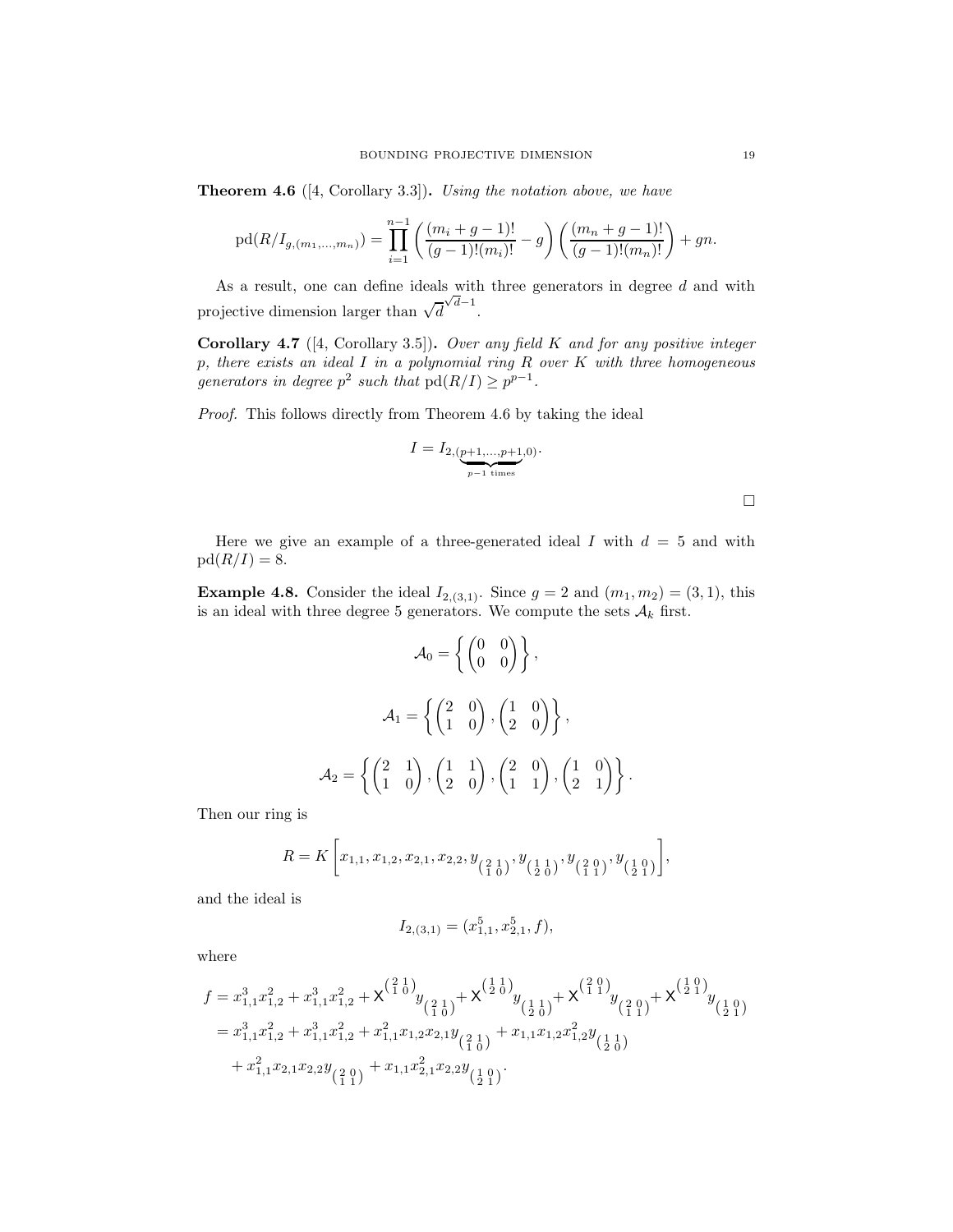|        | 0 | 1 | $\overline{2}$  | 3              | 4       | 5   | 6   | 7  | 8 |
|--------|---|---|-----------------|----------------|---------|-----|-----|----|---|
| total: | 1 | 3 | $\overline{53}$ | 184            | $287\,$ | 248 | 124 | 34 | 4 |
| 0:     | 1 |   |                 |                |         |     |     |    |   |
| 1:     |   |   |                 |                |         |     |     |    |   |
| 2:     |   |   |                 |                |         |     |     |    |   |
| 3:     |   |   |                 |                |         |     |     |    |   |
| 4:     |   | 3 |                 |                |         |     |     |    |   |
| 5:     |   |   |                 |                |         |     |     |    |   |
| 6:     |   |   |                 |                |         |     |     |    |   |
| 7:     |   |   |                 |                |         |     |     |    |   |
| 8:     |   |   | 3               |                |         |     |     |    |   |
| 9:     |   |   | 3               | 4              |         |     |     |    |   |
| 10:    |   |   | 13              | 46             | 68      | 56  | 28  | 8  |   |
| 11:    |   |   | 33              | 132            | 218     | 192 | 96  | 26 | 3 |
| 12:    |   |   | 1               | $\overline{2}$ | 1       |     |     |    |   |

Then  $\text{pd}(R/I_{2,(3,1)})=8$  and the Betti table for  $R/I_{2,(3,1)}$  is shown below.

Another interesting characteristic of this family of ideals is that it subsumes two other constructions. The construction in the previous section of ideals of the form  $I_{m,1,d}$  for positive integers  $m, d$  corresponds to the ideal  $I_{m,(d-1)}$  from this section, up to a relabeling of the variables. In fact, the ideals  $I_{q,(m_1,...,m_n)}$  may be thought of as an inductive version of the ideals in the previous section. This new family of ideals also subsumes a family of ideals studied by Caviglia [8]. Let  $R = K[w, x, y, z]$  and let  $C_d = (w^d, x^d, wy^{d-1} + xz^{d-1})$ . Caviglia showed that  $reg(R/C_d) = d^2 - 2$ . We first note that the ideals  $C_d$  correspond to the ideals  $I_{2,(1,d-2)}$ , again with a relabeling of the variables. It is also noted in [4] that some of the ideals  $I_{g,(m_1,m_2,...,m_n)}$  have regularity larger than  $d^2-2$ . It would be interesting to compute the regularity of this new family of ideals as this would give insight into the regularity version of Stillman's Question.

#### 5. Related Bounds

While this survey is primarily concerned with Stillman's Question, we want to mention some similar results that bound projective dimension in terms of data other than the degrees of the generators. This subsection is independent of the following sections.

Let I be an ideal of  $R = K[x_1, \ldots, x_N]$ . A monomial support of I is the collection of monomials that appear as terms in a set of minimal generators of I. Note that a monomial support of an ideal is not unique. Related to Stillman's Question, Huneke asked if  $pd(R/I)$  was bounded by the number of monomials in a monomial support of I. If I is a monomial ideal generated by  $m$  monomials, then the monomial support of I has size m and the Taylor resolution of  $R/I$  has length m. Hence  $pd(R/I) \leq m$ . So Huneke's question has a positive answer for monomial ideals.

In [9], Caviglia and Kummini answer Huneke's question in the negative by constructing a family of binomial ideals whose projective dimension grows exponentially relative to the size of a monomial support. In particular, for each pair of integers  $n \geq 2$  and  $d \geq 2$ , they construct an ideal supported by  $2(n-1)(d-1) + n$ monomials with projective dimension  $n^d$ . Hence they show that any upper bound for the projective dimension of an ideal supported on  $m$  monomials counted with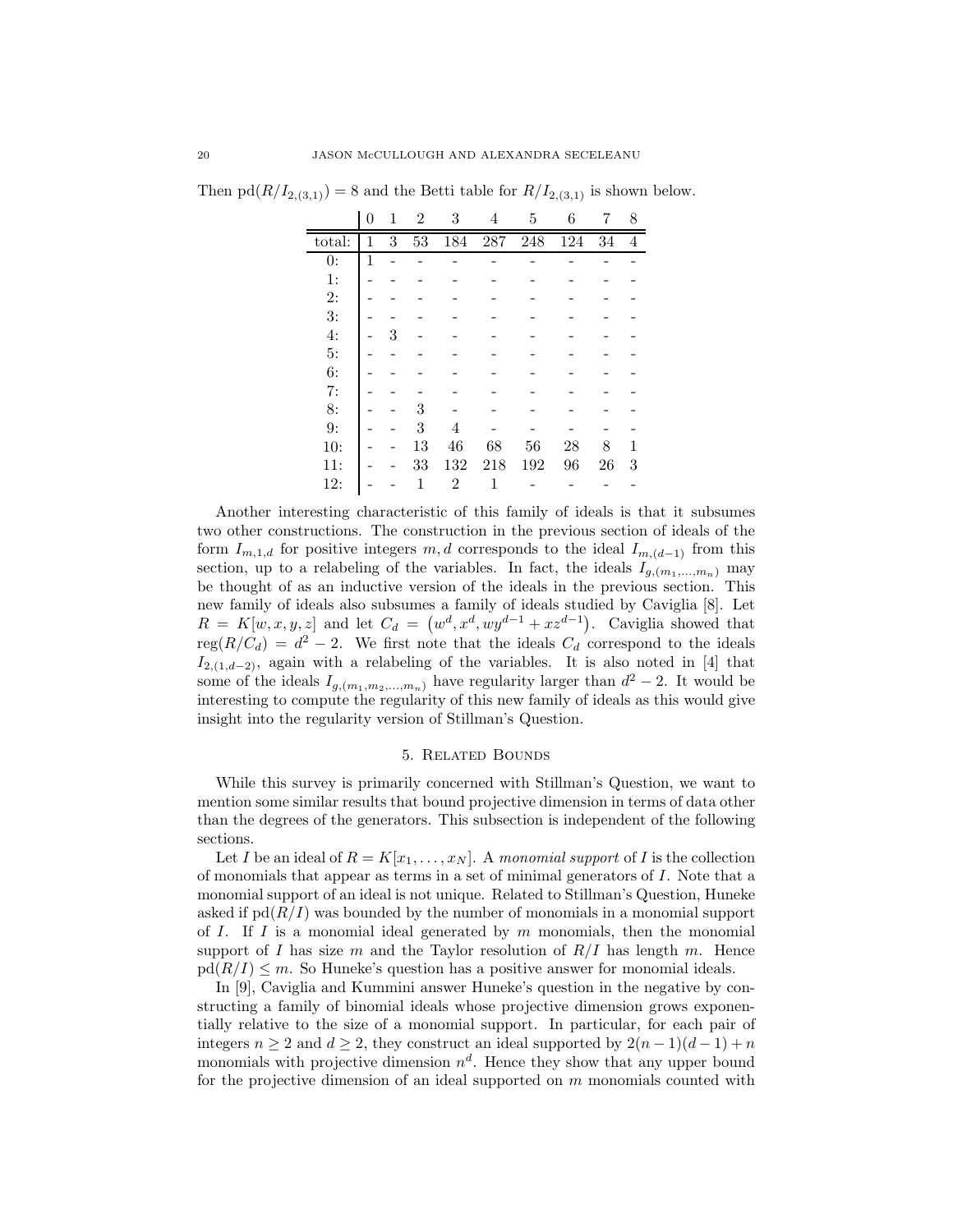multiplicity is at least  $2^{m/2}$ . These ideals also provide lower bounds on possible answers to Stillman's Question, but we present stronger examples in Section 4.

Several bounds on projective dimension for edge ideals are proven by Dao, Huneke and Schweig in [12]. Most notably, they prove that the projective dimension of the edge ideal of a graph with  $n$  vertices and maximal vertex degree  $d$ is bounded above by  $n\left(1-\frac{1}{2d}\right)$  [12, Corollary 5.6]. The also prove a logarithmic bound on the projective dimension of squarefree monomial ideals of height 2 satisfying Serre's condition  $S_k$  for some  $k \geq 2$ . (See [12, Corollary 4.10].) Several other bounds in terms of other graph parameters are given in [13].

Finally, we mention the following result of Peeva and Sturmfels. Below  $R =$  $K[x_1,\ldots,x_N],\,\mathcal{L}$  is a sublattice of  $\mathbb{Z}^n$ , and  $I_{\mathcal{L}}$  is the associated lattice ideal in R, that is,

$$
I_{\mathcal{L}} = \left\langle \mathbf{x}^{\mathfrak{a}} - \mathbf{x}^{\mathfrak{b}} \mid \mathfrak{a}, \mathfrak{b} \in \mathbb{N}^{n} \text{ and } \mathfrak{a} - \mathfrak{b} \in \mathcal{L} \right\rangle.
$$

In this setting, the projective dimension of  $R/I_{\mathcal{L}}$  is bounded by an expression depending only the the height of  $I_{\mathcal{L}}$ .

**Theorem 5.1** ([36, Theorem 2.3]). The projective dimension of  $R/I_c$  as an Rmodule is at most  $2^{ht(I_{\mathcal{L}})} - 1$ .

Note that this instantly gives an answer to Stillman's Question for lattice ideals since  $\text{ht}(I)$  is always at most the number of minimal generators of I by Krull's generalized principal ideal theorem [30, Theorem 13.5]. However, we cannot expect such a bound in terms of  $h(f)$  in general. The construction by Burch-Kohn or any of the examples in Section 4 provide examples of ideals with fixed height and unbounded projective dimension.

# 6. QUESTIONS

We close by posing some specific open problems related to Stillman's Question.

**Question 6.1.** We note that the case of an ideal  $I$  generated by three quadratics has a tight upper bound of 4 on the projective dimension of  $R/I$ . Engheta's upper bound of 36 in the case of an ideal generated by three cubics is likely far from tight. In fact, one expects that 5 is the upper bound. Can one prove this? Such a reduction will likely involve strong structure theorems on unmixed ideals of height two and low multiplicity.

**Question 6.2.** Similarly, Ananyan's and Hochster's exponential bound on  $pd(R/I)$ for ideals I generated by quadratic polynomials is likely not tight. Can one find a smaller, perhaps even polynomial bound on  $p d(R/I)$  where I is generated by n quadratics?

Question 6.3. There are several reductions that might make Stillman's Question more tractable. Given an ideal, can one bound the degrees of the generators of the corresponding three-generated ideal produced by Bruns' Theorem? If so, one could focus exclusively on three-generated ideals.

Question 6.4. Can one bound the projective dimension of all unmixed ideals of a given height and multiplicity? The structure theorems for ideals of height two and small multiplicity indicate that this might be possible and would provide information about Stillman's Question.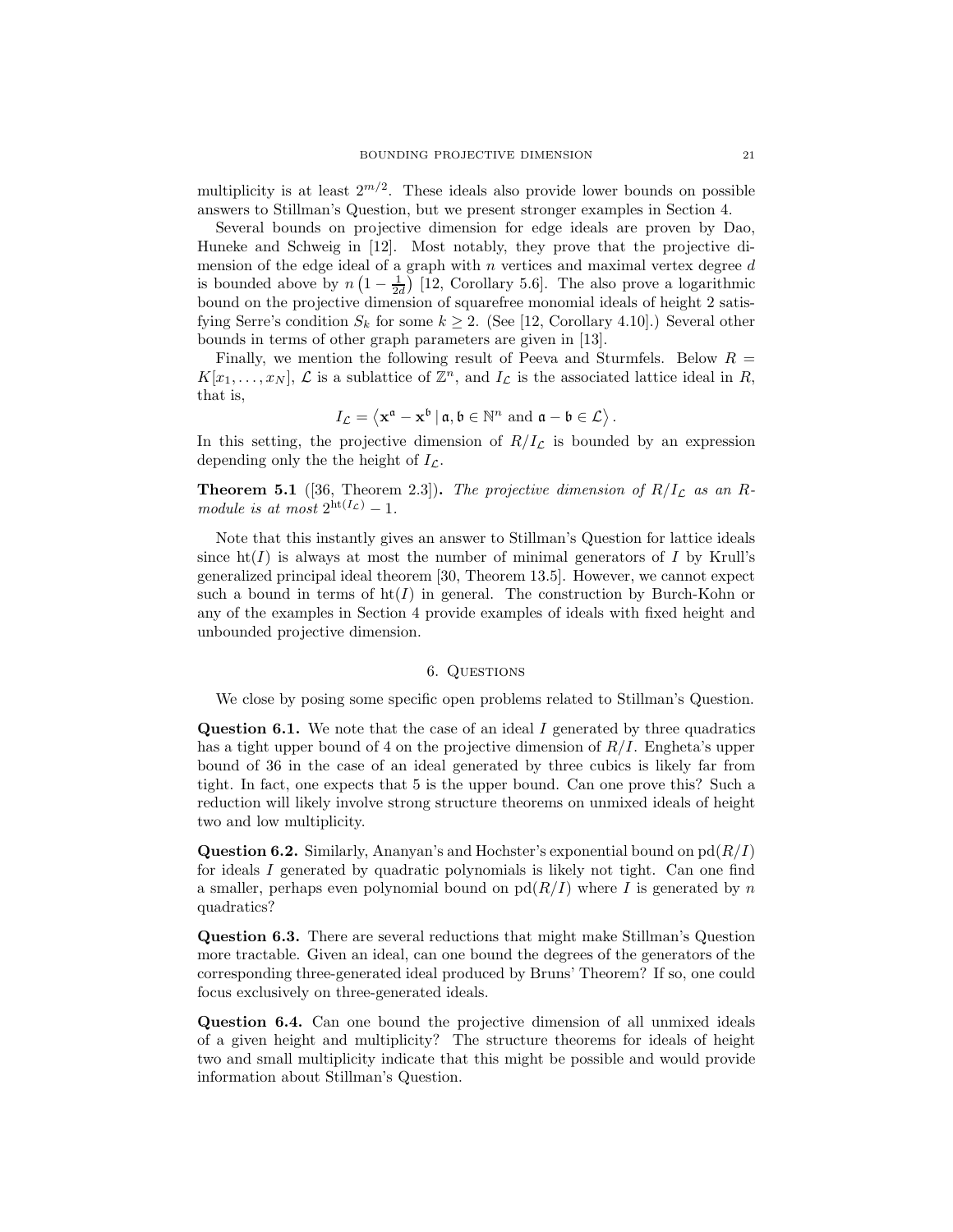Question 6.5. Finally, we note that there are several results showing that under certain hypotheses on an ideal, one can achieve very good bounds on the regularity of the ideal in terms of the degrees of the generators. (See e.g. [2], [11] and [5].) Are any corresponding bounds possible for projective dimension?

#### Acknowledgements

The authors thank David Eisenbud, Craig Huneke, Mircea Mustata and Claudia Polini for organizing the Mathematical Research Community in 2010, where we were first introduced to Stillman's Question. We also thank the AMS for their generous support of the MRC program. We wish to thank Jesse Beder, Bahman Engheta, Luis Núñez-Betancourt, Mike Stillman and Gwyneth Whieldon for several useful conversations. All computations needed for the development of this paper have been performed using Macaulay2 [24]. Finally, we thank the anonymous referee for many useful suggestions.

#### **REFERENCES**

- 1. Tigran Ananyan and Melvin Hochster, Ideals generated by quadratic polynomials, Math. Res. Lett. 19 (2012), no. 1, 233–244.
- 2. Dave Bayer and David Mumford, What can be computed in algebraic geometry?, Computational algebraic geometry and commutative algebra (Cortona, 1991), Sympos. Math., XXXIV, Cambridge Univ. Press, Cambridge, 1993, pp. 1–48.
- 3. David Bayer and Michael Stillman, On the complexity of computing syzygies, J. Symbolic Comput. 6 (1988), no. 2-3, 135–147, Computational aspects of commutative algebra.
- 4. Jesse Beder, Jason McCullough, Luis Núñez Betancourt, Alexandra Seceleanu, Bart Snapp, and Branden Stone, Ideals with larger projective dimension and regularity, J. Sym. Comp. 46 (2011), 1105–1113.
- 5. Aaron Bertram, Lawrence Ein, and Robert Lazarsfeld, Vanishing theorems, a theorem of Severi, and the equations defining projective varieties, J. Amer. Math. Soc. 4 (1991), no. 3, 587–602.
- 6. Winfried Bruns, "Jede" endliche freie Auflösung ist freie Auflösung eines von drei Elementen erzeugten Ideals, J. Algebra 39 (1976), no. 2, 429–439.
- 7. Lindsay Burch, A note on the homology of ideals generated by three elements in local rings, Proc. Cambridge Philos. Soc. 64 (1968), 949–952.
- 8. Giulio Caviglia, Kozul algebras, Castelnuovo-Mumford regularity and generic initial ideals, Ph.D. thesis, University of Kansas, 2004.
- 9. Giulio Caviglia and Manoj Kummini, Some ideals with large projective dimension, Proc. Amer. Math. Soc. 136 (2008), no. 2, 505–509.
- 10. Giulio Caviglia and Enrico Sbarra, Characteristic-free bounds for the Castelnuovo-Mumford regularity, Compos. Math. 141 (2005), no. 6, 1365–1373.
- 11. Marc Chardin and Bernd Ulrich, Liaison and Castelnuovo-Mumford regularity, Amer. J. Math. 124 (2002), no. 6, 1103–1124.
- 12. Hailong Dao, Craig Huneke, and Jay Schweig, Bounds on the regularity and projective dimension of ideals associated to graphs, arXiv:1110.2570 (preprint - to appear in J. Algebraic Combin.).
- 13. Hailong Dao and Jay Schweig, Projective dimension, graph domination parameters, and independence complex homology, arXiv:1110.2841v2 (preprint).
- 14. David Eisenbud, Commutative algebra, Graduate Texts in Mathematics, vol. 150, Springer-Verlag, New York, 1995, With a view toward algebraic geometry.
- 15.  $\_\_\_\_\$ n The geometry of syzygies, Graduate Texts in Mathematics, vol. 229, Springer-Verlag, New York, 2005, A second course in commutative algebra and algebraic geometry.
- 16. David Eisenbud and Joe Harris, On varieties of minimal degree, Proc. Sympos. Pure Math. 46 (1987), 3–13.
- 17. Bahman Engheta, Bounds on projective dimension, Ph.D. thesis, University of Kansas, 2005.